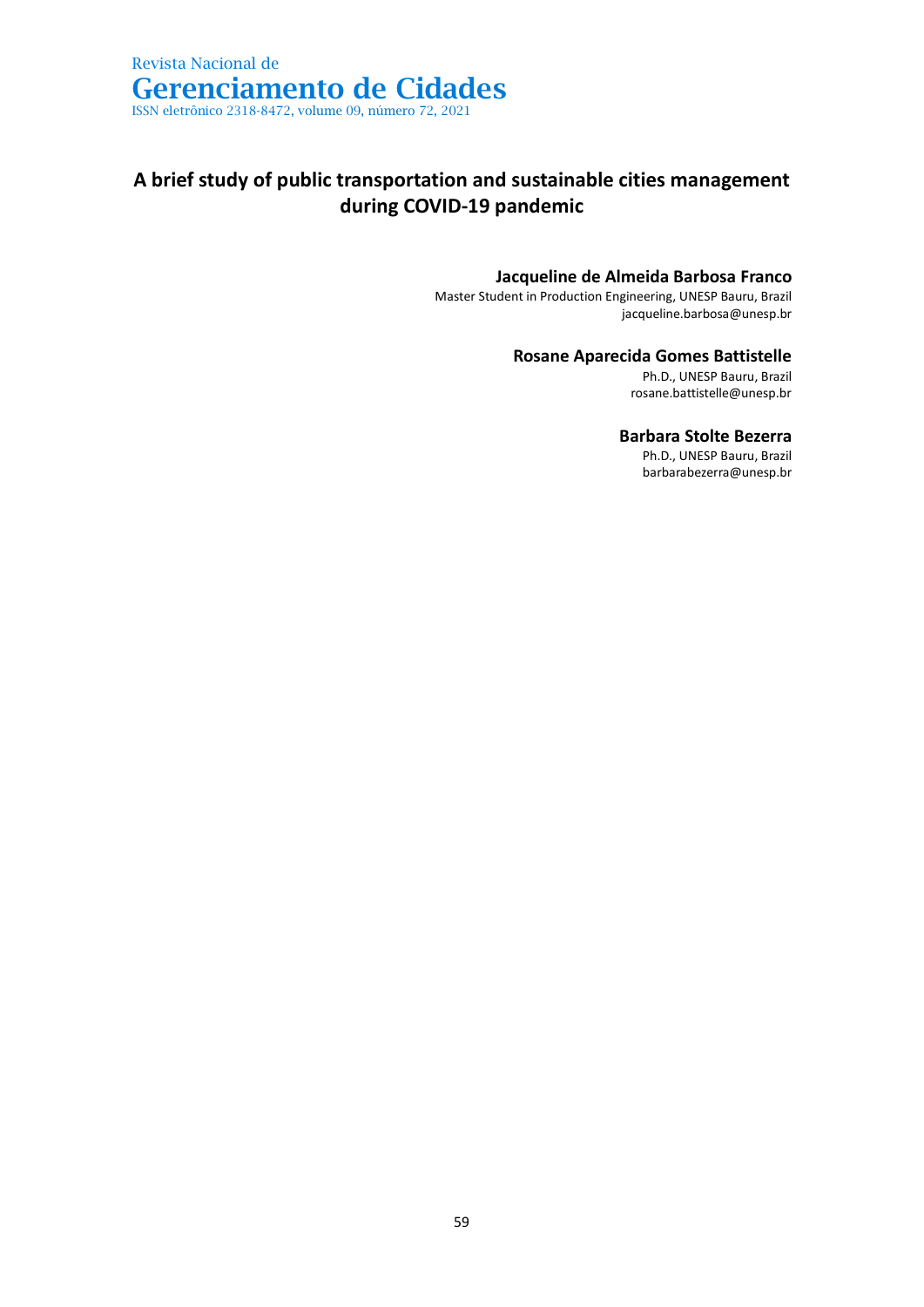ISSN eletrônico 2318-8472, volume 09, número 72, 2021

#### **SUMMARY**

This paper aims to analyse the measures adopted in Brazilian State Capitals and the Federal District, since the beginning of the pandemic, to ensure safety conditions in public transport against the possible contagion of COVID-19, suggesting sustainable actions aligned to SDG 11 - Sustainable Cities and Communities for the post-COVID future. Based on relevant data from March to July 2020, acquired from journals, newspapers, and municipal and governmental decrees, it was possible to identify measures adopted for public transportation during the first COVID-19 wave in Brazil. The results demonstrate that it is necessary to create a strategy and map the extent of population mobility in public transport. These information is essential for predicting risk areas, making decisions, and establishing effective control mechanisms. Innovative and sustainable urban mobility requires clear policies and cooperation between public authorities and private transportation companies and investment in public roads and infrastructure and sustainable actions aligned with SDG 11 - Sustainable Cities and Communities for the post-COVID future.

**KEYWORDS:** Public Transportation. Urban Mobility. Urban Management.

#### **1 INTRODUCTION**

The emergence of a new strain of coronavirus in 2019 in Wuhan (China) changed the world. As the virus spread around countries, crossing borders and affecting different populations, the virus had become another critical factor for urban public transportation management (Morawska et al., 2020). Thus, representing a considerable challenge in managing large cities and ensuring urban mobility (Sohrabi et al., 2020). Due to agglomeration and overcrowding, there is a potential risk of contamination and virus dissemination in public transportation, especially in large cities (Ghosh et al., 2020).

Van Wee & Ettema (2016) argue that public transportation leaves people more exposed to health incidents and uncertainties. Thus, it is undeniable to see that pandemics severely impact transportation and human mobility, considering the immediate effects of lockdowns, social distancing rules, home isolation, and total or partial suspension of transportation services (Hasselwander et al., 2021). These measures are necessary because closed and crowded environments can increase the risk of COVID-19 transmission (Mesgarpour et al., 2021).

When analysing the spread of the virus, it is evident how it grew strength in China during the Spring Festival, where thousands of people travelled, contributing to the outbreak going beyond Chinese borders (LI et al., 2020). In addition, China's megacity's public transportation infrastructure facilitated the disease spread through long-distance buses, subways, express railroads, and air transport (Ratcliffe, 2020). In this period, public transportation experienced a significant drop in passenger numbers to avoid social contact and mitigate the impacts of the pandemic (Shakibaei et al., 2021). However, many reasons drive people to use public transportation, even during public health crises. Means of transportation are chosen because of the utility they provide for performing activities at the destination that cannot be avoided (Souche-Le Corvec & Zhao, 2020).

Against a backdrop of so many uncertainties, the COVID-19 pandemic calls into question the ability of cities, especially large ones, to ensure proper management and sustainability, i.e., to implement the 2030 Agenda and the Sustainable Development Goals (SDGs) by 2030 (ONU, 2015). The SDG 11 - Sustainable Cities and Communities is specifically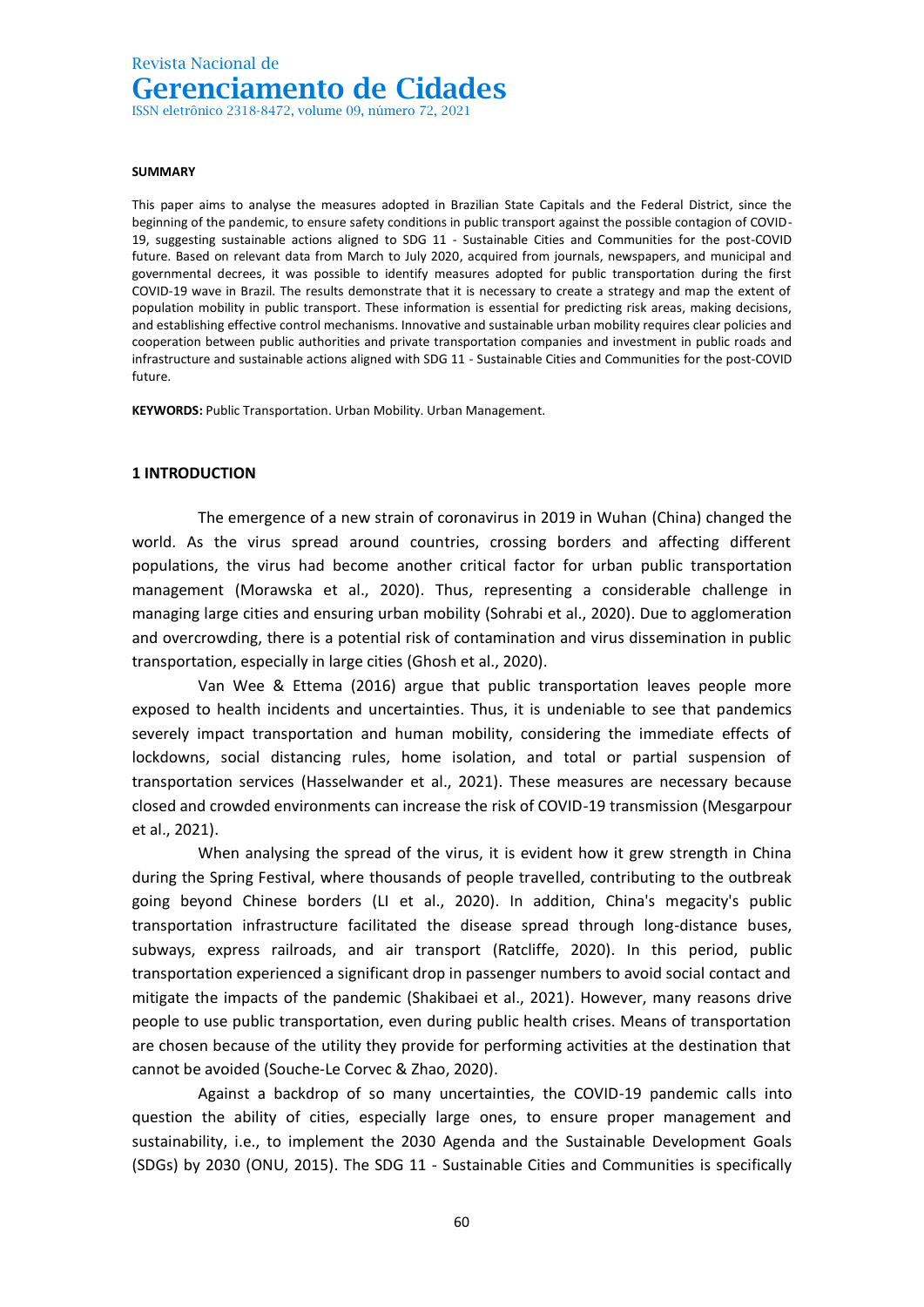ISSN eletrônico 2318-8472, volume 09, número 72, 2021

concerned with making cities and human settlements inclusive, safe, resilient, and sustainable, stands out in this matter (ONU, 2015). This SDG consists of seven goals. Among these, 11.2 aims to provide access to safe, accessible, sustainable, and affordable transport systems for all by improving road safety through the expansion of public transport, with particular attention to the needs of people in vulnerable situations, women, children, people with disabilities and the elderly by 2030. To be implemented efficiently, it is essential to promote effective action in urban public management. This includes proper management of cities and transport to ensure that users can feel safe and healthy, providing access for all, including the socially and financially vulnerable, and ensuring balance with the environment (Souza & Soares, 2017; UN, 2015). Since the SDGs are interconnected, meeting one contributes to the implementation and positive outcomes of the other SDGs.

According to Wang et al. (2019) the extent of population mobility constitutes essential information for predicting risk areas and decision-making to establish control measures, especially when it comes to transport modes and city management. The central objective of strategic planning of public transport should be to ensure an adequate, comfortable, integrated, safe, efficient, accessible, and affordable transport system and correlating socioeconomic development policy guidelines to achieve urban environmental sustainability (PINHEIRO; FARIAS, 2018). Therefore, Hasselwander et al. (2021) e Squaiella; Righi; Marchelli (2018) reinforce that creating policies supporting evidence-based technologies is necessary to ensure that transportation systems are resilient to future pandemic outbreaks and manage to remain sustainable, especially in large cities. Moreover, Nicotra et al. (2020) point out that when social distancing measures are introduced in public transportation for the same number of passengers, i.e., when there is no lockdown, the capacity of buses, trains, and subways needs to increase and not decrease as adopted by many countries and also by Brazilian states. Hence, public transportation is important and fundamental for locomotion, especially for low-income populations in larger cities like capitals (NICOTRA et al., 2020).

Therefore, this paper aims to analyse the measures adopted by urban management to improve safety conditions in public transport in Brazilian State

Brazilian State Capitals and the Federal District against the possible contagion of COVID-19 and suggest actions aligned to SDG 11 to support the management of cities. After this introduction, the paper is structured in five additional sections. Section 2 presents this research's theoretical concepts. Section 3 presents the research method. Section 4 presents the results. Section 5 presents the discussion and suggestions for sustainable mobility actions and finally the Section 5 outlines this study's final considerations.

### **2 PUBLIC TRANSPORTATION WORLDWIDE PANORAMA**

For Lazari (2020); John Hopkins (2020) the catastrophe brought by the new coronavirus, generate a collapse in the globalized world , infecting more than 4 million people by may 2020 worldwide. The crisis caused by the COVID-19 pandemic forced governments around the world to seek and develop comprehensive recovery measures (Hoffmann, 2020). China ended its public transportation services, especially to high-risk areas, to prevent the spread of the virus (PHELAN; KATZ; GOSTIN, 2020). Even after the suspension of COVID-19 health restrictions, demand for public transportation decreased significantly, as much of the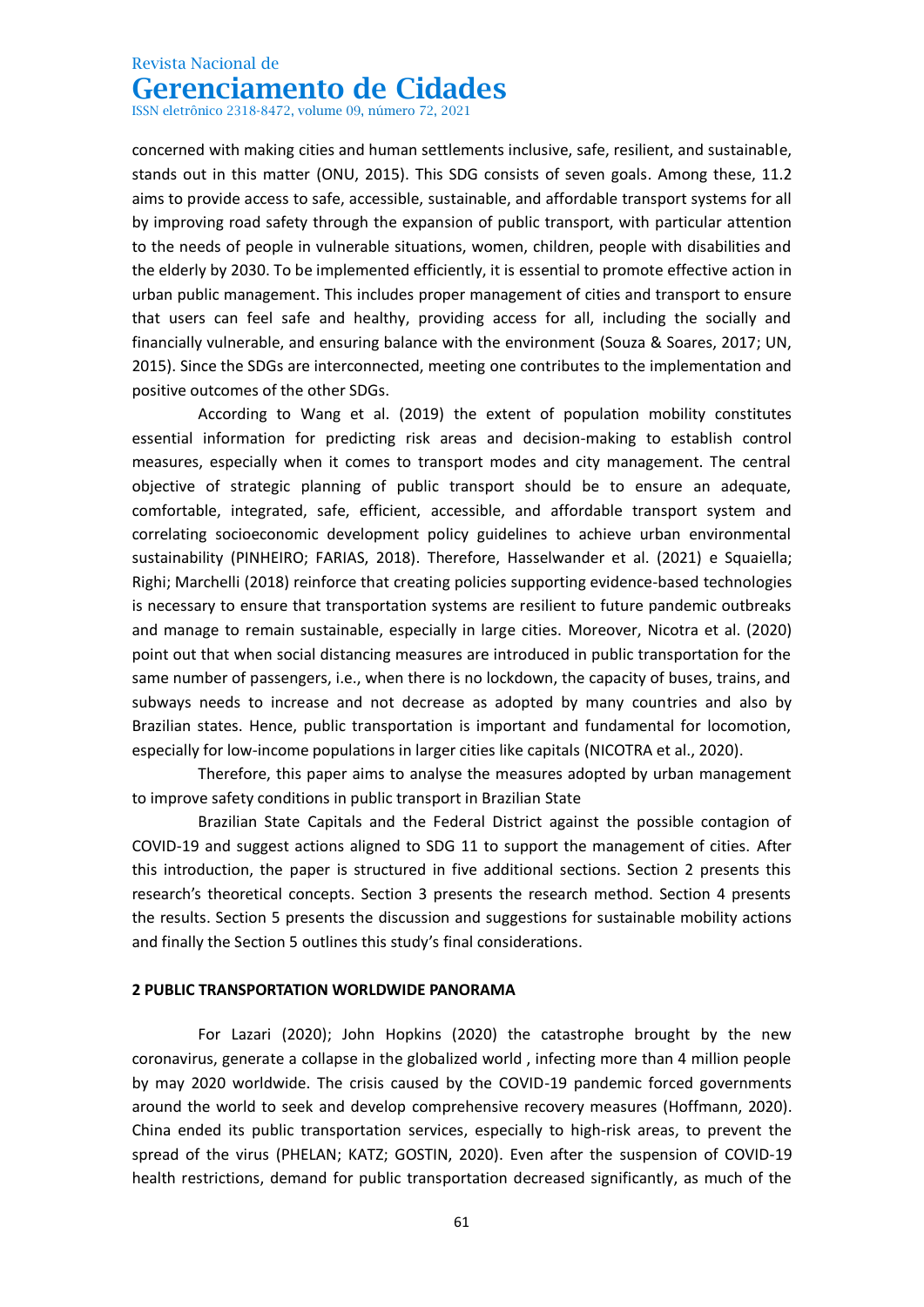ISSN eletrônico 2318-8472, volume 09, número 72, 2021

population understood that public transport could increase the chances of contagion (IPSOS, 2020). Zhao et al. (2020) corroborate this statement and comment that there was a strong relationship between the number of train trips and the increase in COVID-19 cases in the country.

In Italy, the second country with the highest first wave contagion outside of China, Coppola; De Fabiis (2021) points out that the introduction and effectiveness of interpersonal distancing on public transport has been one of the most effective measures to prevent contagion. According to Coppola; De Fabiis (2021), the demand for public transportation in Italy recorded an unprecedented reduction in overall usage, with decreases of 90% up to 95% of passengers, while in the reopening phases, demand gradually returned to pre-crisis levels, which demonstrates structural changes in travel behaviour. In the Netherlands, de Haas, Faber, and Hamersma (2020) point out that restrictive measures and public transport options reduced trips by more than 90% compared to the same period in 2019.

Germany recorded significant changes in the public from public transport as people increased their use of cars, walking, and cycling (ANKE et al., 2021). In Greece, measures included distributing passengers more evenly throughout the day, with the greatest concentration occurring among low-income users who maintained frequency with daily trips (POLITIS et al., 2021). In addition, trips on foot and by car increased (POLITIS et al., 2021). Even the United Kingdom, initially resistant to adopt commuting restrictions, quickly changed its overall position. More specifically, the UK started to adopt new measures, among them the socalled Responsible Transport, such as avoiding crowded public transport and travelling only if necessary, as a way to break the chain and if possible, walking and cycling as an alternative means of transport (BUDD; ISON, 2020). Besides cooperating to mitigate the virus, the use of bicycle paths during the pandemic opens doors for the strengthening of sustainable urban mobility (PRATELLI et al., 2020).

In the United States, responses to the COVID-19 pandemic concerning public transportation have been challenging to coordinate due to the size of the country, which interferes with and prevents coordinated actions from being organised by the federal government (PARR et al., 2020). The Philippines has introduced one of the most severe blockages in the world. According to Hasselwander et al. (2021), who conducted a study in Manila, those most dependent on public transport were disproportionately affected by the blockades as public transport was unable to fulfill its public service role ensure sustainable mobility for citizens. Zhang et al. (2021) compared the behaviour of public transport users in Hong Kong before and during the first wave of the pandemic. The authors found that the most significant reduction occurred among children and students due to increased awareness about the pandemic, which led people to reduce unnecessary travel.

In general, the overall strategies imposed by public management, such as regional blockades, stay-at-home orders, travel restrictions, and sanitisation of vehicles, had positive effects in reducing the use of public transportation and making demand schedules more flexible (PAPPALARDO et al., 2020). However, it is clear that the poorest and most vulnerable population is the most significant portion of society that has to continue working during a pandemic, this fact can lead to a higher risk of infection and consequently negative socioeconomic impacts regarding the cities management (ZHANG et al., 2021). Fraiberger et al. (2020) corroborate by pointing out that the percentage of the wealthiest population reduced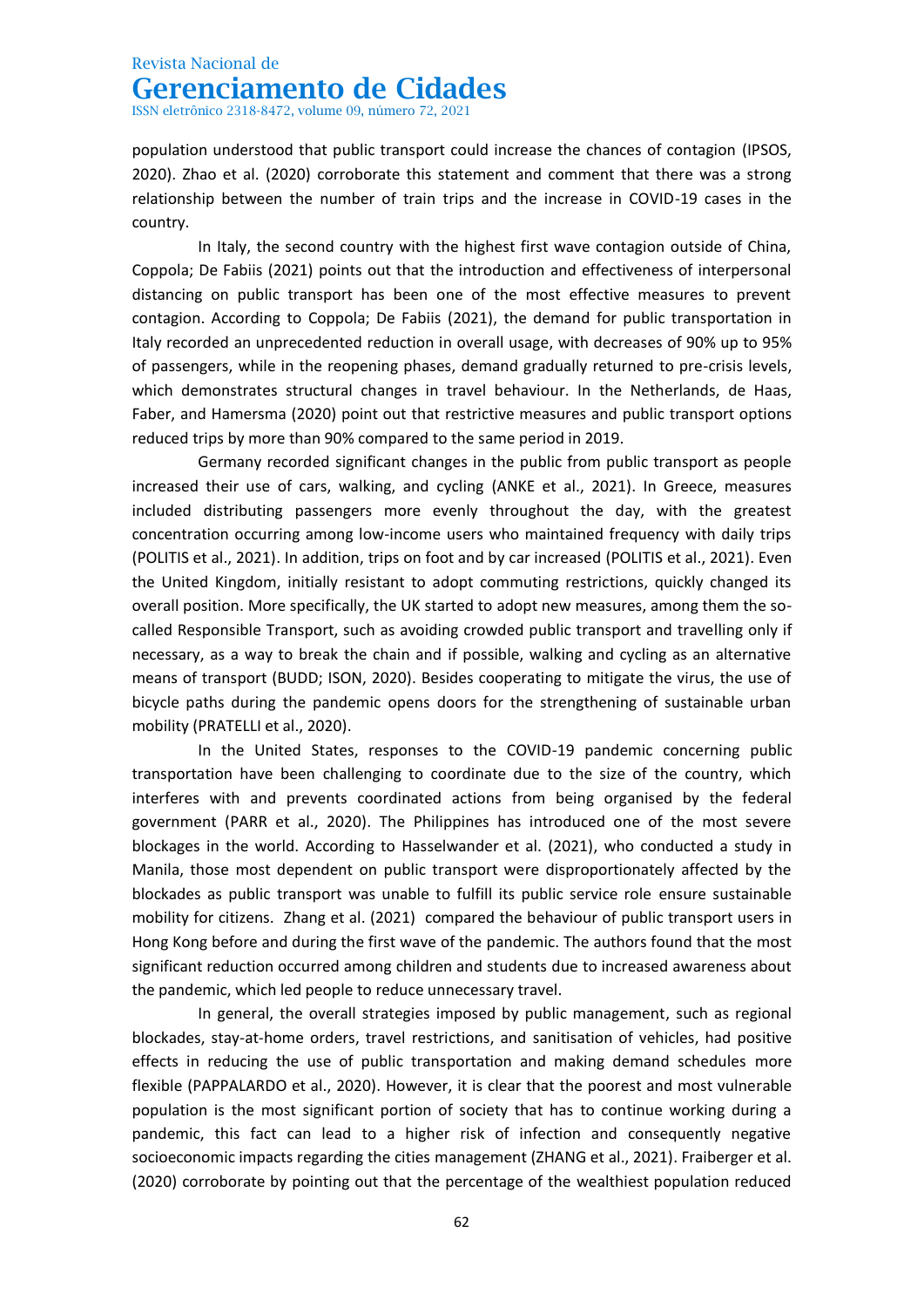ISSN eletrônico 2318-8472, volume 09, número 72, 2021

twice as much as the poorest in public transport, which shows that the strategies adopted do not guarantee sustainable actions.

### **3 RESEARCH METHOD**

The analysis consisted of collecting information in journalistic news, media, technical guidelines and municipal and governmental decrees regarding the measures adopted for public transport during the first wave (March to July 2020) of COVID-19 in Brazilian State Capitals and the Federal District, as well as the support of scientific literature with previous studies. The progressive implementation of the Internet and the massive use of social networks contribute to the growth of journalistic information and the transmission of data (DE LA PISCINA et al., 2014; SQUAIELLA; RIGHI; MARCHELLI, 2018). The impact of each action on pandemic containment was interpreted using a conceptual framework.

### **4 RESULTS**

Coppola and De Fabiis (2021) stress that interpersonal distancing is considered highly effective in containing SARS-COVID 19 contamination but can also be highly unsustainable for transportation systems. According to Tirachini & Cats (2020b), public transport lines were already running at total capacity before the pandemic (e.g. during peak periods). There was no infrastructure capacity available for increased travel frequency, redistribution of lines and schedules. According to the new travel demand, there was a lack of additional vehicles and drivers to organise adequate supply (NICOTRA et al., 2020).

In Brazil, public transportation in capital cities is provided mainly by bus lines and rail (metro) systems (SAHRAEI; KUŞKAPAN; ÇODUR, 2021). The country was already experiencing significant crowding in public transportation before the pandemic and the inability to meet the demand in a balanced way. According to Johns Hopkins (2020), Brazil is the first wave reach the top five countries with the most cases and deaths from the disease, having reached second place in June 2020, mainly due to the failed attempts to implement successful social distancing and isolation across the country (MARSON, 2020). Considering the measures applied by Brazilian State Capitals and the Federal District to public transportation during the first wave of COVID-19 in the country, Table 1 summarises the actions used.

| <b>Brazilian Region</b>                                                   | <b>Public Transportation Measures Applied</b>                                                                                                                                                                                                                                                                                                                                                       |  |
|---------------------------------------------------------------------------|-----------------------------------------------------------------------------------------------------------------------------------------------------------------------------------------------------------------------------------------------------------------------------------------------------------------------------------------------------------------------------------------------------|--|
|                                                                           | Circulation maintained between 30% and 40% of the fleet and reduced availability of                                                                                                                                                                                                                                                                                                                 |  |
| <b>North Region</b>                                                       | schedules and lines, but with seating restricted to both urban and rural buses (DIÁRIO DO                                                                                                                                                                                                                                                                                                           |  |
| comprised by the                                                          | AMAPÁ, 2020).                                                                                                                                                                                                                                                                                                                                                                                       |  |
| States of:                                                                |                                                                                                                                                                                                                                                                                                                                                                                                     |  |
| Acre; Amapá;<br>Amazonas; Pará;<br>Rondônia; Roraima;<br><b>Tocantins</b> | Closure of bus stations and a ban on intercity and interstate travel, except only for health<br>workers and essential services. To ensure compliance with the decrees, the application of<br>health barriers in the bus stations and highways were done (G1 AC, 2020a). Suspension of<br>the senior citizen and student cards for the duration of the state of public calamity (G1 RO,<br>$2020$ ). |  |
|                                                                           | Reinforcement of cleaning on buses (RIOS, 2020a). Daily washing with 70% alcohol or bleach<br>solution every trip cycle, especially at points of contact with the hands of users such as                                                                                                                                                                                                            |  |

|  |  | Table 1 – Public Transportation Measures Applied by the Brazilian States and the Federal District |  |  |  |
|--|--|---------------------------------------------------------------------------------------------------|--|--|--|
|--|--|---------------------------------------------------------------------------------------------------|--|--|--|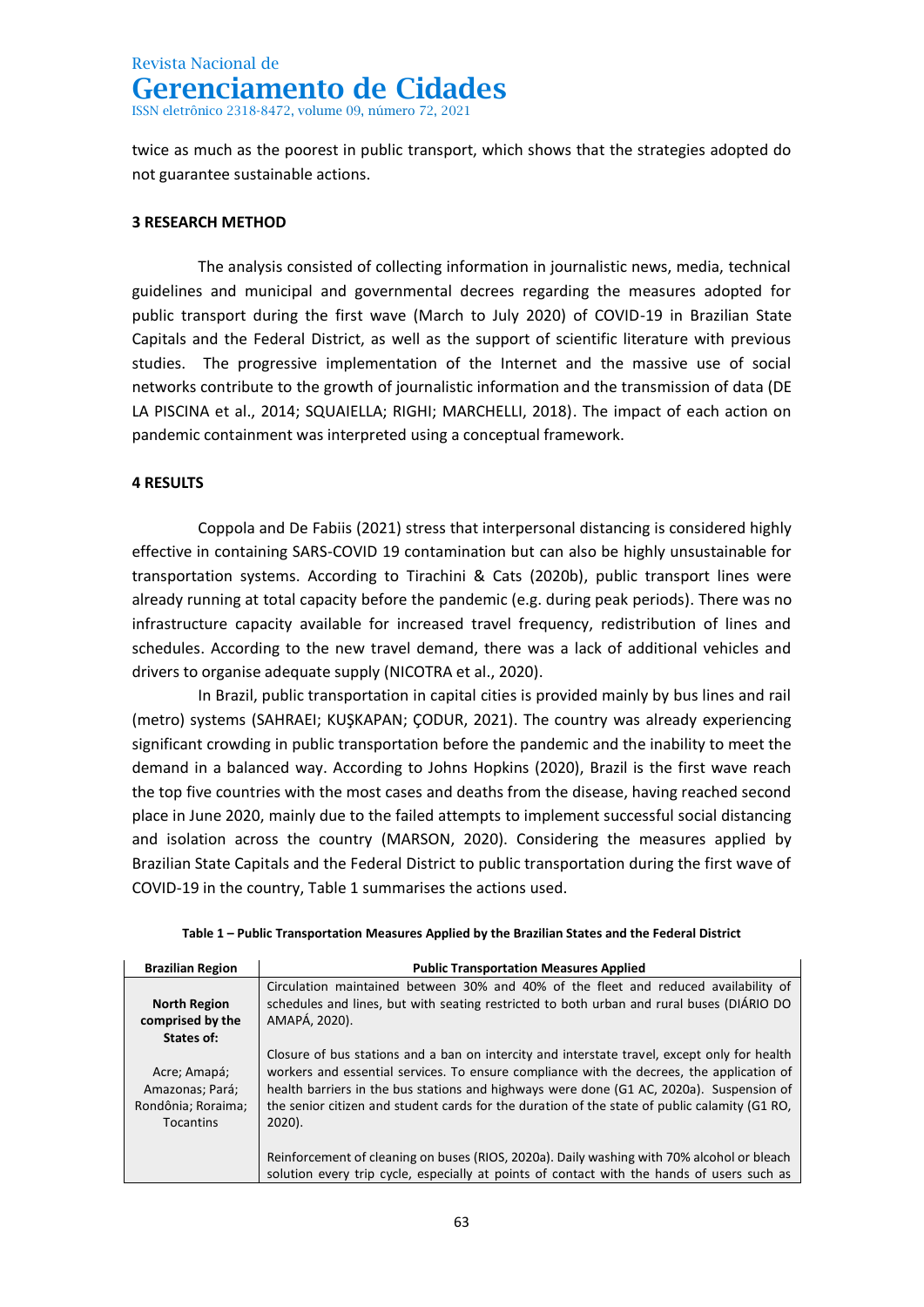# **Gerenciamento de Cidades**

ISSN eletrônico 2318-8472, volume 09, número 72, 2021

|                                                                                     | seats, floors, and handrails. The turnstiles at the entrance and exit of the central terminal<br>were also sanitised, and the windows, roof hatches were always open (G1 AC, 2020c).                                                                                                                                                                                                                                                                                                                                              |
|-------------------------------------------------------------------------------------|-----------------------------------------------------------------------------------------------------------------------------------------------------------------------------------------------------------------------------------------------------------------------------------------------------------------------------------------------------------------------------------------------------------------------------------------------------------------------------------------------------------------------------------|
|                                                                                     | Distribution of alcohol gel and masks for all passengers (AGÊNCIA BRASIL, 2020).                                                                                                                                                                                                                                                                                                                                                                                                                                                  |
|                                                                                     | River transport was closed between March and April (SANTOS, 2020). The waterway<br>transport of passengers was suspended until July. When the service was reestablished, new<br>rules were adopted, such as the determination of a social distance of 2 meters between<br>nets, a capacity limit of 40% for ferry boats, motorboats and 60% of the capacity in fast<br>boats, in addition to the demarcation of seats and the mandatory use of masks by all<br>(MOREIRA, 2020a).                                                  |
|                                                                                     | Awareness actions with stickers on buses and vans, distribution of masks, pamphlets with                                                                                                                                                                                                                                                                                                                                                                                                                                          |
| <b>Northeast Region</b><br>comprised by the                                         | guidelines and information on care against COVID-19 (RIOS, 2020a).<br>Suspension of intercity public transportation with surveillance through blitz located at<br>strategic points in the states that connect the capitals (MENDONÇA, 2020).                                                                                                                                                                                                                                                                                      |
| States of:<br>Alagoas; Bahia;<br>Ceará; Maranhão;                                   | Reduction of bus trips, maintenance around 35% of the total fleet, with full suspension or<br>reduction of up to 50% on Saturdays and Sundays (G1 PE, 2020). Buses could circulate with<br>all seated passengers according to the vehicle's capacity. For standing passengers, a limit<br>was established. All should stand on the markings with a distance of 1 meter, in addition,                                                                                                                                              |
| Paraíba;                                                                            | open windows, no use of air conditioning, mandatory use of masks (Rodrigues 2020).                                                                                                                                                                                                                                                                                                                                                                                                                                                |
| Pernambuco; Piauí;<br>Rio Grande do<br>Norte; Sergipe                               | In public transport, there was a reduction of bus stops and reduction of the public transport<br>route in commercial or non-essential service areas, as well as the determination of<br>strategies to avoid crowding on buses and at passenger terminals (MURILO, 2020).<br>Inspections at significant bus terminals to ensure compliance with sanitary measures and<br>maintenance of the distance and prohibition of crowding at Integrated Terminals (TI)<br>(PELEGI, 2020b).                                                  |
|                                                                                     | Cleaning at the final stops and at the end of each shift, in addition to cleaning during rest<br>periods at the integration terminals. Specific cleaning products were used (CRISTINNE,<br>2020). The temperature was checked, alcohol gel was made available, and the use of masks<br>was mandatory (STRANS, 2020a).                                                                                                                                                                                                             |
|                                                                                     | For the elderly, free public transportation was maintained only for those who could prove<br>the use of the service for health purposes. The renewal of student cards was prohibited<br>(STRANS, 2020a).                                                                                                                                                                                                                                                                                                                          |
|                                                                                     | Reduction in water transport of passengers (ferryboats) (MARQUES, 2020a). The ferries and<br>speedboats could circulate with only 70% of capacity, but with the lack of adhesion of the<br>population, the percentage was reduced to 50% (G1 BA, 2020).                                                                                                                                                                                                                                                                           |
|                                                                                     | The operation of all subway lines was suspended from March to May, and from June on,<br>there was a gradual resumption, with sanitation of the trains and stations, visual<br>identification for distance, cleaning of air-conditioning units, open windows, availability of<br>alcohol gel dispensers and reduced schedules (METROFOR, 2020a).                                                                                                                                                                                   |
|                                                                                     | Implementation of an awareness campaign with posters with guidelines to encourage<br>walking or cycling, linking the benefits of distance and strengthening the immune system<br>with physical activity (METROFOR, 2020a). Health Transport program only for frontline<br>hospital professionals (MARQUES, 2020b).                                                                                                                                                                                                                |
| <b>Southeast Region</b><br>comprised by the<br><b>States of:</b><br>Espírito Santo; | Only essential service workers were allowed to board public transportation, physical<br>barriers were installed at train stations and bus terminal (FIGUEIREDO, 2020). The bus fleet<br>was reduced to 55% (AGÊNCIA BRASIL, 2020). Maximum limit of people according to the<br>number of seats available. (DEVENS, 2020). Trips with standing passengers were allowed,<br>but with a predetermined limit according to the size of the vehicle and signposted with<br>proper positioning for standing passengers (MARQUES, 2020c). |
| Minas Gerais; Rio de<br>Janeiro; São Paulo                                          | Availability of 70% alcohol gel for all users and intensification of the cleaning of vehicles and<br>station equipment, with daily washing and disinfection on the platforms, turnstiles,                                                                                                                                                                                                                                                                                                                                         |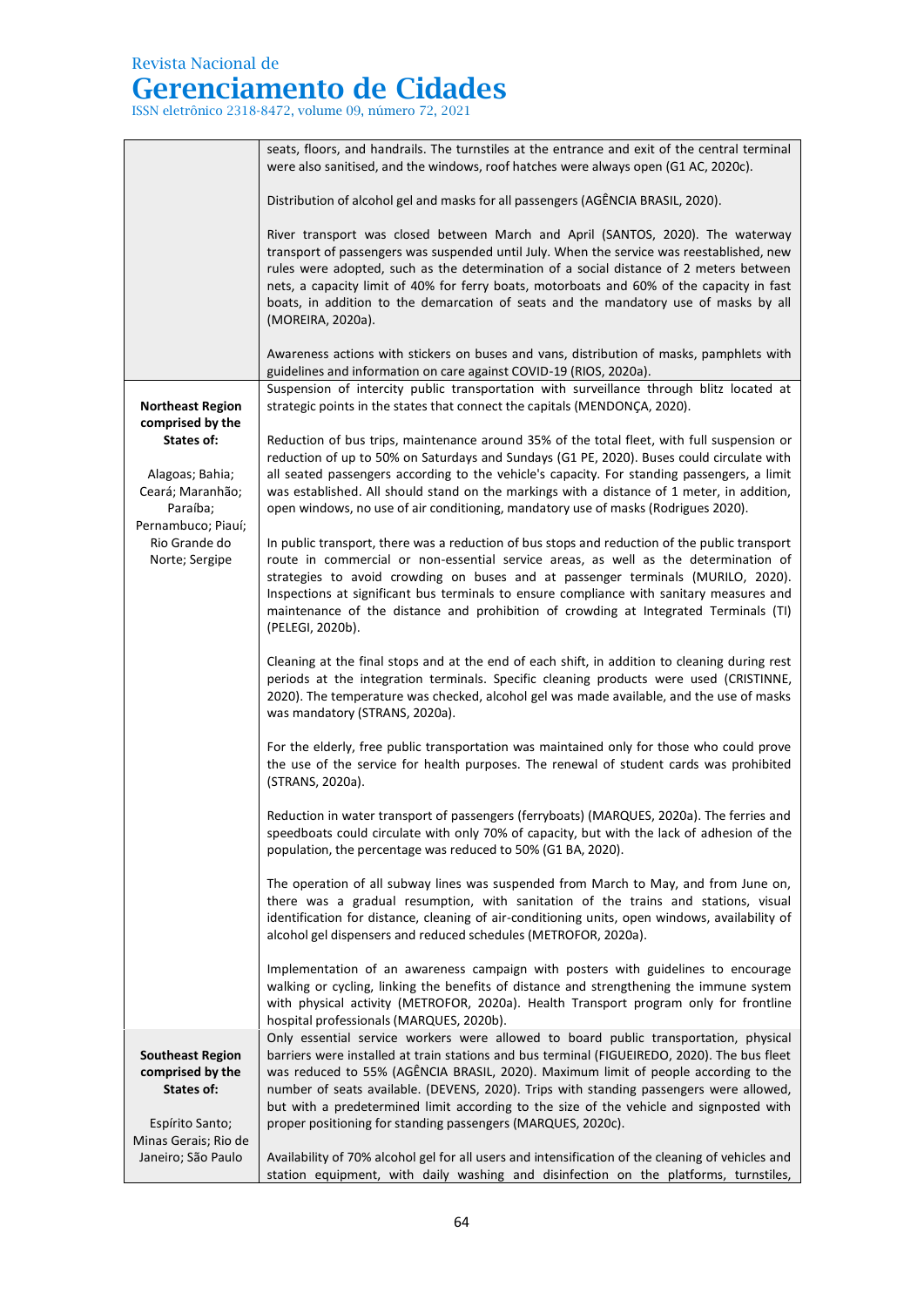# **Gerenciamento de Cidades**

ISSN eletrônico 2318-8472, volume 09, número 72, 2021

|                                         | benches, pedestrian crossings, walls and pillars. Integration and transfer stations with<br>demarcated spaces (PELEGI, 2020c).                                                            |  |  |
|-----------------------------------------|-------------------------------------------------------------------------------------------------------------------------------------------------------------------------------------------|--|--|
|                                         |                                                                                                                                                                                           |  |  |
|                                         | Installation of partitions to prevent contact between drivers and passengers (KOHLER; LUZ,                                                                                                |  |  |
|                                         | 2020). Mandatory use of masks by drivers and passengers and the removal from circulation<br>of buses with ventilation restricted to air conditioning (MOREIRA, 2020b).                    |  |  |
|                                         | Intensive actions of information and communication, with posters and audible warnings                                                                                                     |  |  |
|                                         | with the individual protection measures (MARQUES, 2020d).                                                                                                                                 |  |  |
|                                         | Interstate and intercity transportation between municipalities was banned and later                                                                                                       |  |  |
|                                         | resumed with the reduction of the fleet (DEVENS, 2020).                                                                                                                                   |  |  |
| <b>Midwest Region</b>                   | Subway trains were required to keep the windows open, in addition to daily thorough<br>cleaning at the beginning of the trips when passing through the central station (MOURA,            |  |  |
| comprised by the                        | 2020).                                                                                                                                                                                    |  |  |
| States of:                              |                                                                                                                                                                                           |  |  |
| Goiás; Mato Grosso;                     | Cleaning the buses twice a day and with all passengers seated (REVISTA DO ÔNIBUS, 2020a,<br>2020b). Availability of alcohol for bus drivers and conductors (LIMA, 2020). In buses without |  |  |
| Mato Grosso do Sul                      | air conditioning maintenance of open windows to facilitate air circulation. In buses with air                                                                                             |  |  |
|                                         | conditioning, use of the system in open ventilation mode, in order to exchange air with the                                                                                               |  |  |
|                                         | outside; and reinforce the daily internal cleaning of the buses, disinfecting and cleaning the<br>handrails at the end stops (AMTU, 2020a).                                               |  |  |
|                                         |                                                                                                                                                                                           |  |  |
|                                         | There was a period of interruption of public and interstate transportation (GOVERNMENT<br>OF THE STATE OF GOIÁS, 2020a).                                                                  |  |  |
|                                         | Suspension of public transportation on Saturdays and Sundays, only users who could prove                                                                                                  |  |  |
|                                         | employment/work in essential service (MARQUES; MOREIRA, 2020).                                                                                                                            |  |  |
|                                         | VLT (Light Rail Vehicle), started to release the doors automatically to avoid contact with<br>passengers' hands (SUMMIT MOBILIDADE URBANA, 2020a).                                        |  |  |
|                                         |                                                                                                                                                                                           |  |  |
|                                         | Enforcement in terminals to ensure safety and avoid crowds, in addition to reinforcing the<br>mandatory use of masks (MIRANDA, 2020).                                                     |  |  |
|                                         | Reduced capacity for 50% of passengers and suspension and reduction of available bus lines                                                                                                |  |  |
| <b>South Region</b><br>comprised by the | (MINISTÉRIO PÚBLICO DO PARANÁ, 2020). The collective transports traveled only with<br>seated passengers (AGÊNCIA BRASIL, 2020).                                                           |  |  |
| States of:                              |                                                                                                                                                                                           |  |  |
|                                         | The government banned the circulation of municipal and intercity public transport                                                                                                         |  |  |
| Paraná; Rio Grande<br>do Sul; Santa     | (GOVERNMENT OF PARANÁ STATE, 2020).                                                                                                                                                       |  |  |
| Catarina                                | Installation of containers with alcohol gel in stations and terminals, reinforcement in the                                                                                               |  |  |
|                                         | hygienization of buses and in the cleaning of vehicles in the garages, as well as audiovisual                                                                                             |  |  |
|                                         | information campaign and placement of posters (GALOR, 2020). Removing the seals from<br>the bus windows so that they could remain open during the whole trip (SUMMIT                      |  |  |
|                                         | MOBILIDADE URBANA, 2020a).                                                                                                                                                                |  |  |

Source: OWN ELABORATION, 2021.

#### **5 DISCUSSION**

The Pandemic of COVID-19 devastated thousands of lives. However, it may bring a change to new directions, to the pursuit of Sustainable Development (HOFFMANN, 2020). Since 2015, the UN, in partnership with 193 member countries, including Brazil, defined the 2030 Agenda. This agenda provides for the implementation of 17 Sustainable Development Goals, based on the three pillars: environmental, social and economic. There are many challenges to be overcome by the 2030 Agenda, especially when it comes to structural problems that are still basic, such as population growth and the concentration of people living in urban spaces. Therefore, according to the UN (2020), the crisis imposed by COVID-19 also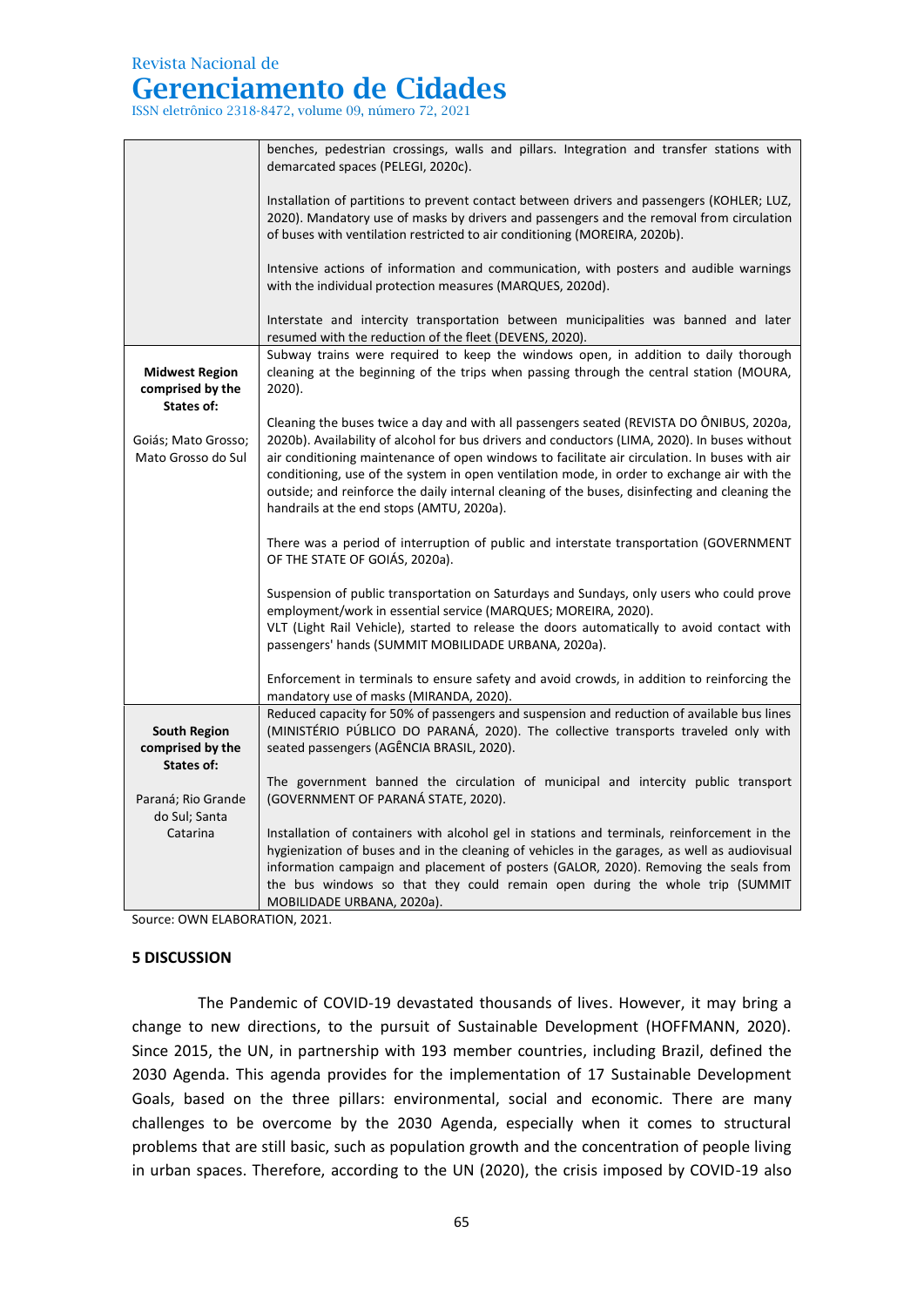ISSN eletrônico 2318-8472, volume 09, número 72, 2021

brought the possibility to rebuild and ensure for the next generations mobility, sustainable and productive infrastructure. That is, to develop intelligent and sustainable cities that can be resilient to social, economic, and environmental risks (SILVA; TAROUCO; EDELWEISS, 2018). The current impact on mobility may reflect deeply on the post-pandemic world (DE VOS, 2020).

At the same time that these means of transportation can contribute to the spread of the virus, they can become rapid responses to the epidemic when associated with the use of technologies. Information systems, such as passenger information queries, peak times, and mobility can assist in preventing and controlling the disease (MCCALL, 2020). In Tuscany, Italy, reward platforms (Good Go and SabeMyBike) with incentives for bicycling and walking were implemented. During the pandemic became key to avoid using public transport, ensure mobility, and prevent contagion (PETRI; PRATELLI, 2019; PRATELLI et al., 2020). In the UK, a regional bus company installed air-cleaning devices in the driver cabs of its fleet to combat the spread of COVID-19, so the technology filters more than 95% of airborne viruses, and other contaminated particles, by releasing 30,000 litres of clean air per hour (STATE, 2020). Therefore, adopting some measures that encourage the use of active modes of transportation, such as using bicycles whenever possible or investing in public transport safety, are strongly recommended. They are environmentally, socially, and economically sustainable, besides often reducing travel time (SHAKIBAEI et al., 2021).

Table 2 presents literature-based sustainable action suggestions for public transport aligned with SDG 11 and synergistically with the other SDGs for the post-COVID-19 future.

| <b>Issues with</b><br>current<br>measures                                                                                                                                                                                                                                            | <b>Consequences</b>                                                                                                                                                                    | Suggestions for sustainable mobility actions<br>aligned to SDG 11 - Sustainable Cities and<br><b>Communities</b>                                                                                                                                                           |
|--------------------------------------------------------------------------------------------------------------------------------------------------------------------------------------------------------------------------------------------------------------------------------------|----------------------------------------------------------------------------------------------------------------------------------------------------------------------------------------|----------------------------------------------------------------------------------------------------------------------------------------------------------------------------------------------------------------------------------------------------------------------------|
| of<br>Agglomeration of socially vulnerable<br>Reduction<br>available fleets<br>populations, especially during peak hours,<br>given the mandatory use of public<br>and<br>transport<br>transportation as the only option (BASU;<br>limitation<br><b>FERREIRA, 2021).</b><br>capacity. |                                                                                                                                                                                        | Frequency of public transport can be altered to<br>accommodate the number of passengers<br>according to zones and peak times, i.e., if<br>necessary, increase schedules and routes to<br>accommodate everyone within the predetermined<br>measures (NICOTRA et al., 2020). |
|                                                                                                                                                                                                                                                                                      | Overcrowding of passengers in public<br>transportation, and consequently risks of<br>contracting the virus (BASU; FERREIRA,<br>2021).<br>Congestion with the increased use of          | Staggering economic activities and lower fares at<br>off-peak times to encourage use at alternative<br>times (GKIOTSALITIS; CATS, 2020).                                                                                                                                   |
| of<br>Lack<br>organisation<br>in<br>the<br>dissemination of                                                                                                                                                                                                                          | private vehicles (BELLONE et al., 2021).<br>Delay in the dissemination of information<br>regarding restrictions and changes in<br>public transport (HERRERA; GODOY-<br>FAÚNDEZ, 2021). | Ensure that public transport and cities fulfil their<br>role to be sustainable and serve everyone equally<br>(PRATELLI et al., 2020).                                                                                                                                      |
| information                                                                                                                                                                                                                                                                          | Slow response and loss of credibility of<br>urban management to ensure the health<br>of users (HERRERA; GODOY-FAÚNDEZ,<br>2021).<br>Mismatch of information between public             | Establish clear policies for queries and complaints<br>about possible public transport user needs<br>(HASSELWANDER et al., 2021).<br>Enhancing strategic city management to address<br>risks and crises in an agile manner (BASU;<br>FERREIRA, 2021).                      |

| Table $2$ – Suggestions for sustainable mobility actions aligned to SDG 11 - Sustainable Cities and Communities |  |
|-----------------------------------------------------------------------------------------------------------------|--|
|-----------------------------------------------------------------------------------------------------------------|--|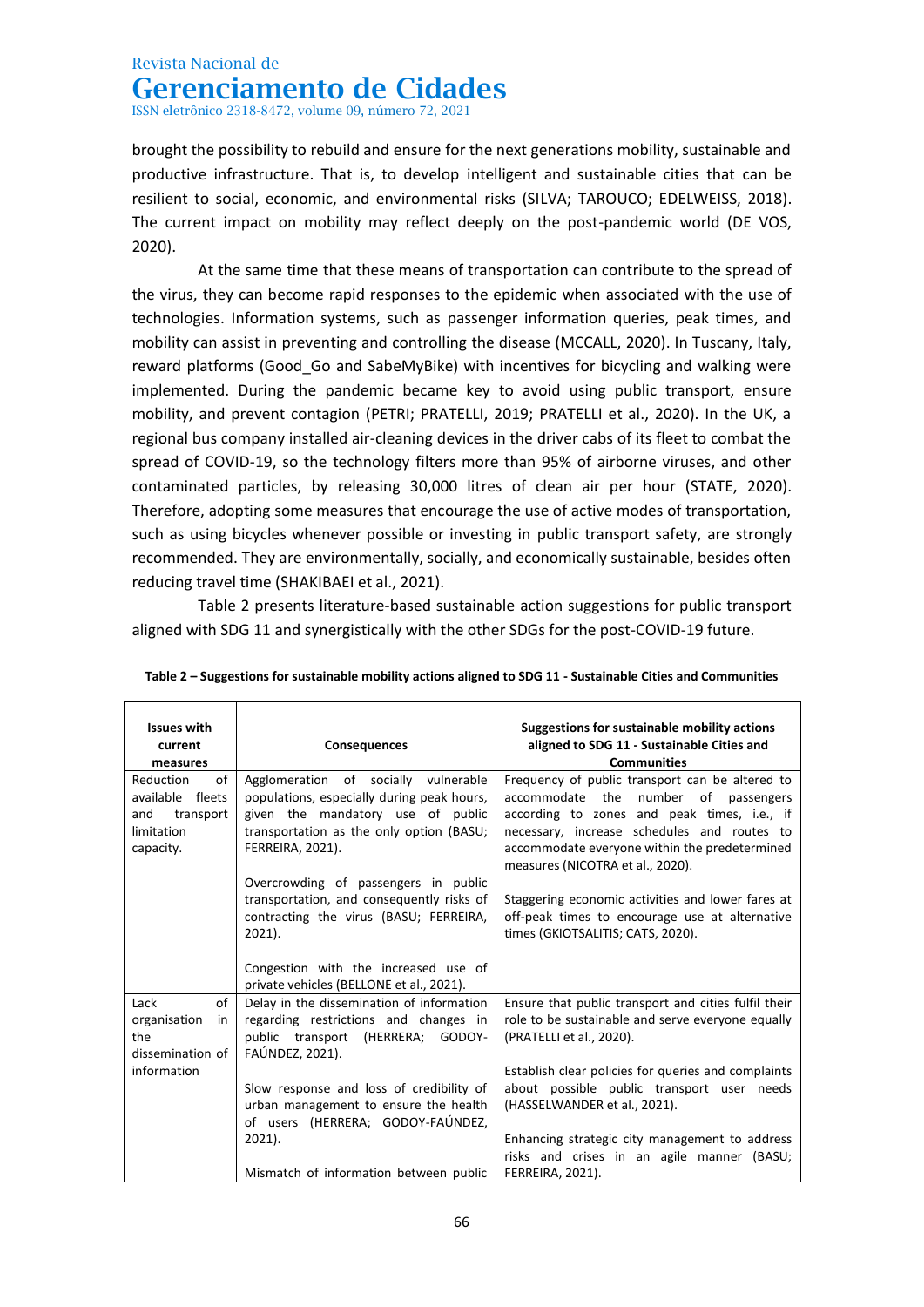### Revista Nacional de

# **Gerenciamento de Cidades**

ISSN eletrônico 2318-8472, volume 09, número 72, 2021

|                                                                | public transportation<br>authorities<br>and<br>companies<br>(TORRISI;<br>INTURRI;<br>IGNACCOLO, 2021).                                                                                                                               |                                                                                                                                                                                                                                                                                                                                                     |
|----------------------------------------------------------------|--------------------------------------------------------------------------------------------------------------------------------------------------------------------------------------------------------------------------------------|-----------------------------------------------------------------------------------------------------------------------------------------------------------------------------------------------------------------------------------------------------------------------------------------------------------------------------------------------------|
| Lack of options<br>and stimulus for<br>Sustainable<br>Mobility | from<br>public<br>Escape<br>transportation<br>(SHAKIBAEI et al., 2021; TIRACHINI; CATS,<br>2020a).                                                                                                                                   | Encourage cost reduction for clean energy-based<br>cars and transportation, such as solar electric cars<br>(SZYMAŃSKA; PANFILUK; KIRYLUK, 2021).                                                                                                                                                                                                    |
|                                                                | Increased use of private and individual<br>vehicles to avoid contamination (BASU;<br>FERREIRA, 2021). Meanwhile, increased<br>emission of pollutant gases and worsened<br>quality<br>(BASSO;<br>MONTERO;<br>air<br>SEPÚLVEDA, 2021). | Encourage changes and investments in urban<br>roads and infrastructure to make more room for<br>light mobility with a focus on cyclists and<br>pedestrians (PRATELLI et al., 2020).                                                                                                                                                                 |
| of<br>Lack<br>adequate<br>sanitation, such<br>masks,<br>as     | Users who move in high-risk environments<br>and areas contribute to the spread of the<br>virus (BURNS et al., 2021).                                                                                                                 | Screening of sanitation and users and employees,<br>such as temperature gauging and distribution of<br>PPE (SHEN et al., 2020).                                                                                                                                                                                                                     |
| alcohol,<br>and<br>water available<br>for<br>handwashing.      | Non-effectiveness<br>of<br>sanitation<br>and<br>cleaning measures proposed by laws and<br>decrees (AWAD-NÚÑEZ et al., 2021).                                                                                                         | Job creation with the inclusion and permanent<br>reinforcement of cleaning professionals (SILVA;<br>TAROUCO; EDELWEISS, 2018).                                                                                                                                                                                                                      |
|                                                                |                                                                                                                                                                                                                                      | Encourage passengers to be co-responsible for<br>maintaining<br>personal<br>and<br>transportation<br>cleanliness and hygiene (SHEN et al., 2020).                                                                                                                                                                                                   |
| Public<br>Misinformation                                       | The lack of transparency allows rumours,<br>speculation, and misinformation to be<br>released to the public and causes a lack of<br>recognition of the outbreak's severity<br>(CARTENÌ; D'ACIERNO; GALLO, 2020).                     | Transparency and easy access to all information<br>are essential to avoid misinformation, especially<br>with the help of new technologies (HÖRCHER;<br>SINGH; GRAHAM, 2021).<br>Place panels, informative and dynamic boards,<br>and interactive apps promoting health education<br>for passengers, employees, and partners (SHEN et<br>al., 2020). |

Source: OWN ELABORATION, 2021.

### **6 FINAL CONSIDERATIONS**

The findings of this paper aimed to evaluate the measures applied by the Brazilian State Capitals and Federal District to public transportation during the Pandemic of COVID-19. At the same time, it analysed the proposed sustainable mobility actions, considering if they were aligned (or not) with the Sustainable Development Goals. It was argued that these measures could be expanded to other crises, not restricted only to public health problems, but to stimulate the creation of a new post-pandemic scenario. Therefore, it is necessary to think and create strategies to minimise agglomerations and the risk of contagion from COVID-19 and future healthy crises in a transportation system designed to move crowds of people. The mobility of public transportation is a basic need of the population. No one should be left behind, especially socioeconomically vulnerable groups who depend on public transport daily and maintain essential services. Therefore, transportation must be accessible, safe, and economically viable, even in continental-sized countries like Brazil. To ensure that the SDGs are implemented and that sustainable urban mobility is effectively achieved, it is necessary to create clear and adequate policies so that the management of cities is sustainable in itself. As well as cooperation between public authorities and private transport companies, not only restricted to transport but also investment in public roads and investment in public streets and infrastructure, including proper cleaning and sanitation of vehicles, available to all users and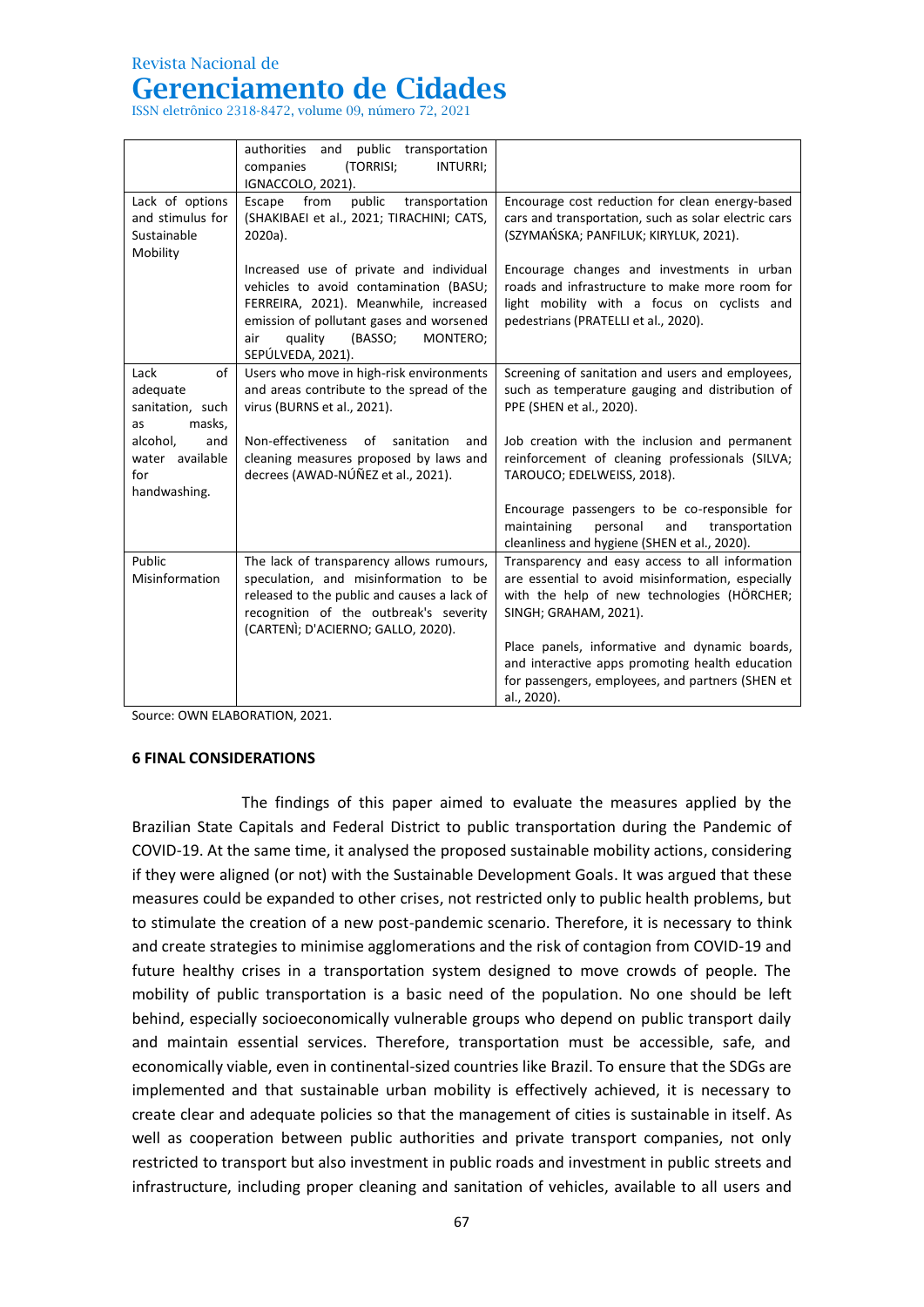ISSN eletrônico 2318-8472, volume 09, número 72, 2021

#### employees.

### **BIBLIOGRAPHIC REFERENCES**

AC, G1. **Em Rio Branco, apenas 40% da frota de ônibus funciona devido à pandemia de Covid-19**. Retrieved from: <https://g1.globo.com/ac/acre/noticia/2020/03/22/em-rio-branco-apenas-40percent-da-frota-de-onibus-funcionadevido-a-pandemia-de-covid-19.ghtml>. Accessed on: 23 abr. 2021a.

AC, G1. **Para frear avanço da Covid-19, governo do Acre suspende circulação de ônibus interestaduais**. Retrieved from: <https://g1.globo.com/ac/acre/noticia/2020/03/23/para-frear-avanco-da-covid-19-governo-do-acresuspende-circulacao-de-onibus-interestaduais.ghtml>. Accessed on: 23 abr. 2021b.

AC, G1. **Prefeita decreta emergência após casos de Covid-19 e recomenda higienização de ônibus em Rio Branco**. Retrieved from: <https://g1.globo.com/ac/acre/noticia/2020/03/18/prefeita-decreta-emergencia-apos-casos-decovid-19-e-recomenda-higienizacao-de-onibus-em-rio-branco.ghtml>. Accessed on: 23 abr. 2021c.

AMTU. **MTU orienta passageiros e funcionários sobre medidas de prevenção ao Covid-19; veja recomendações**. Retrieved from: <https://amtu.com.br/mtu-orienta-passageiros-e-funcionarios-sobre-medidas-de-prevencao-aocovid-19-veja-recomendacoes/>. Accessed on: 19 abr. 2021a.

AMTU. **Prevenção contra o Novo Coronavírus no Transporte Público Coletivo**. Retrieved from: <https://amtu.com.br/prevencao-contra-o-novo-coronavirus-no-transporte-publico-coletivo-2/>. Accessed on: 19 abr. 2021b.

ANKE, J. et al. Impact of SARS-CoV-2 on the mobility behaviour in Germany. **European Transport Research Review**, v. 13, n. 1, p. 10, 1 dez. 2021.

AWAD-NÚÑEZ, S. et al. Post-COVID-19 travel behaviour patterns: impact on the willingness to pay of users of public transport and shared mobility services in Spain. **European Transport Research Review**, v. 13, n. 1, p. 1–18, 1 dez. 2021.

BA, G1. **Governo da Bahia prorroga até 15 de abril suspensão do transporte intermunicipal; veja lista de cidades**. Retrieved from: <https://g1.globo.com/ba/bahia/noticia/2020/04/04/governo-da-bahia-prorroga-ate-15-de-abrilsuspensao-do-transporte-intermunicipal.ghtml>. Accessed on: 10 set. 2020.

BASSO, L. J.; MONTERO, J.-P.; SEPÚLVEDA, F. A practical approach for curbing congestion and air pollution: Driving restrictions with toll and vintage exemptions. **Transportation Research Part A: Policy and Practice**, v. 148, p. 330– 352, 1 jun. 2021.

BASU, R.; FERREIRA, J. Sustainable mobility in auto-dominated Metro Boston: Challenges and opportunities post-COVID-19. **Transport Policy**, v. 103, p. 197–210, 1 mar. 2021.

BELLONE, M. et al. A cross-country comparison of user experience of public autonomous transport. **European Transport Research Review**, v. 13, n. 1, p. 1–13, 1 dez. 2021.

BRASIL, A. **Veja as medidas que cada estado está adotando para combater a covid-19**. Retrieved from: <https://agenciabrasil.ebc.com.br/saude/noticia/2020-03/veja-medidas-que-cada-estado-esta-adotando-paracombater-covid-19>. Accessed on: 12 out. 2020.

BUDD, L.; ISON, S. Responsible Transport: A post-COVID agenda for transport policy and practice. **Transportation Research Interdisciplinary Perspectives**, v. 6, p. 100151, 1 jul. 2020.

BURNS, N. et al. Moving target, moving parts. In: **The COVID-19 Crisis**. Routledge, 2021. p. 26–38.

CARTENÌ, A.; D'ACIERNO, L.; GALLO, M. A rational decision-making process with public engagement for designing public transport services: A real case application in Italy. **Sustainability (Switzerland)**, v. 12, n. 16, p. 6303, 1 ago. 2020.

COMUNICAÇÃO, A. **MP recomenda à Comec medidas para a segurança no transporte coletivo**. Retrieved from: <https://mppr.mp.br/2020/05/22629,10/MP-recomenda-a-Comec-medidas-para-a-seguranca-no-transporte-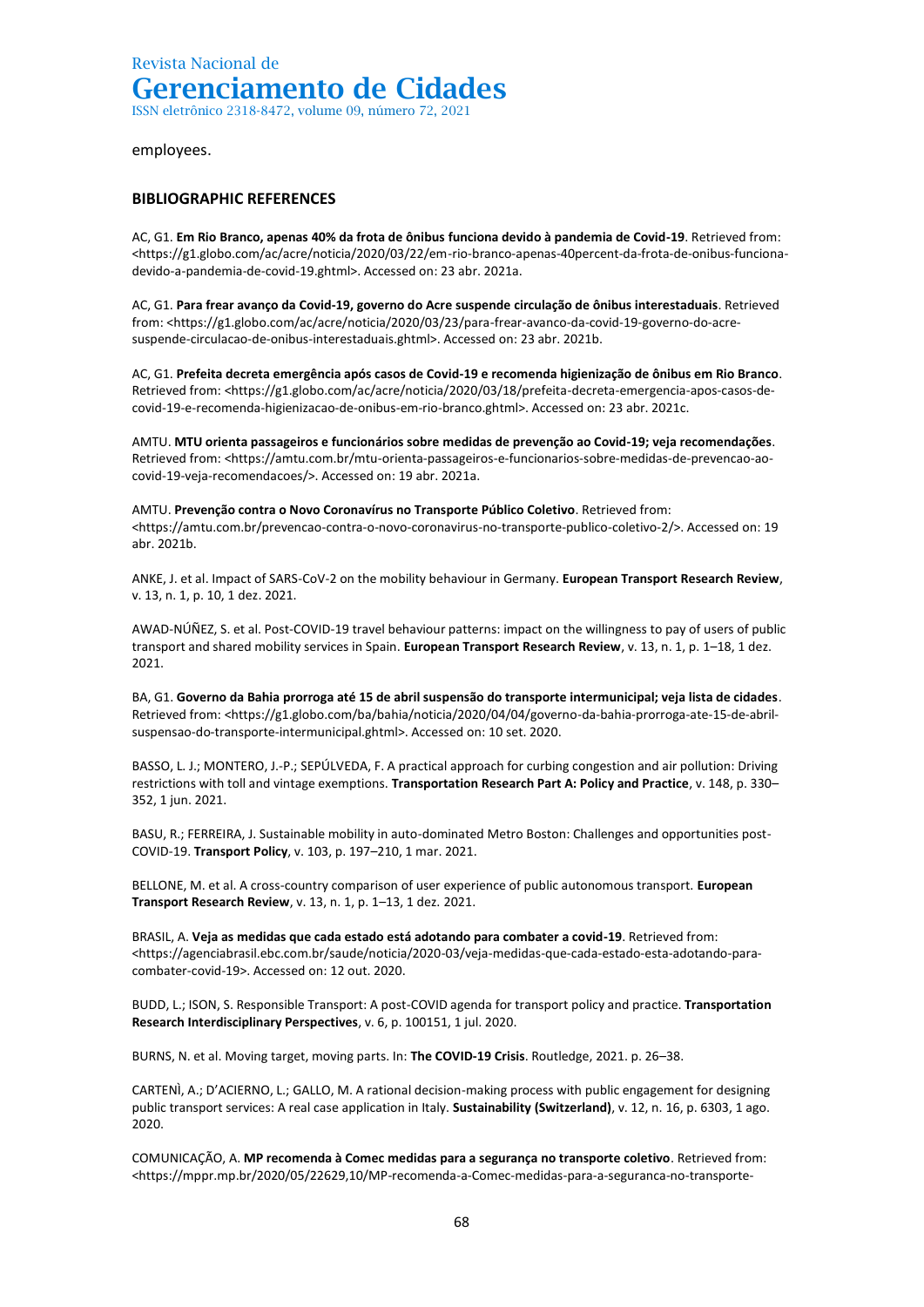ISSN eletrônico 2318-8472, volume 09, número 72, 2021

coletivo.html>. Accessed on: 20 abr. 2021.

COPPOLA, P.; DE FABIIS, F. Impacts of interpersonal distancing on-board trains during the COVID-19 emergency. **European Transport Research Review**, v. 13, n. 1, p. 13, 1 dez. 2021.

CRISTINNE, M. **Frota do transporte público vai ser reduzida a partir de segunda, 23**. Retrieved from: <https://a8se.com/noticias/sergipe/frota-do-transporte-publico-vai-ser-reduzida-a-partir-de-segunda-23/>. Accessed on: 22 abr. 2021.

DE HAAS, M.; FABER, R.; HAMERSMA, M. How COVID-19 and the Dutch 'intelligent lockdown' change activities, work and travel behaviour: Evidence from longitudinal data in the Netherlands. **Transportation Research Interdisciplinary Perspectives**, v. 6, p. 100150, 1 jul. 2020.

DE LA PISCINA, T. R. et al. Periodismo de calidad en tiempos de crisis: Un análisis de la evolución de la prensa Europea de referencia (2001-2012). **Revista Latina de Comunicacion Social**, v. 69, p. 248–274, 2014.

DE VOS, J. The effect of COVID-19 and subsequent social distancing on travel behavior. **Transportation Research Interdisciplinary Perspectives**, v. 5, p. 100121, 1 maio 2020.

DEVENS, N. **Coronavírus: governo do ES vai limitar número de passageiros em ônibus**. Retrieved from: <https://www.agazeta.com.br/es/gv/coronavirus-governo-do-es-vai-limitar-numero-de-passageiros-em-onibus-0320>. Accessed on: 25 nov. 2020.

DIÁRIO, A. **Decreto da Prefeitura de Macapá delimita funcionamento sobre serviços bancários e transporte coletivo**. Retrieved from: <https://www.diariodoamapa.com.br/cadernos/politica/decreto-da-prefeitura-demacapa-delimita-funcionamento-sobre-servicos-bancarios-e-transporte-coletivo/>. Accessed on: 23 mar. 2021.

ESTADÃO. **Filtragem de ar combate coronavírus em transporte público**. Retrieved from: <https://summitmobilidade.estadao.com.br/guia-do-transporte-urbano/filtragem-de-ar-combate-coronavirus-emtransporte-publico/>. Accessed on: 23 abr. 2021.

FRAIBERGER, S. P. et al. Uncovering socioeconomic gaps in mobility reduction during the COVID-19 pandemic using location data. **arXiv**, 26 jun. 2020.

GALOR, V. **Coronavírus: transporte coletivo em Curitiba segue funcionando normalmente**. Retrieved from: <https://cbncuritiba.com/coronavirus-transporte-coletivo-em-curitiba-segue-funcionando-normalmente/>. Accessed on: 20 abr. 2021.

GHOSH, A. et al. Study of COVID-19 pandemic in London (UK) from urban context. **Cities**, v. 106, p. 102928, 1 nov. 2020.

GKIOTSALITIS, K.; CATS, O. Public transport planning adaption under the COVID-19 pandemic crisis: literature review of research needs and directions. **Transport Reviews**, 2020.

GOIÁS, G. **Governo restringe circulação em rodoviárias e aeroportos em Goiás**. Retrieved from: <https://www.goias.gov.br/servico/98-quarentena/121024-governo-restringe-circulacao-em-rodoviarias-eaeroportos-em-goias.html>. Accessed on: 10 mar. 2021a.

GOIÁS, G. **Dispõe sobre a decretação de situação de emergência na saúde pública do Estado de Goiás, em razão da disseminação do novo coronavírus (2019-nCoV).** Brasil Diário Oficial da União (DOU), 2020b. Retrieved from: <https://www.legisweb.com.br/legislacao/?id=390750>.

HASSELWANDER, M. et al. Building back better: The COVID-19 pandemic and transport policy implications for a developing megacity. **Sustainable Cities and Society**, v. 69, p. 102864, 1 jun. 2021.

HERRERA, M.; GODOY-FAÚNDEZ, A. Exploring the Roles of Local Mobility Patterns, Socioeconomic Conditions, and Lockdown Policies in Shaping the Patterns of COVID-19 Spread. **Future Internet**, v. 13, n. 5, p. 112, 28 abr. 2021.

HOFFMANN, A. **The Planet After the Pandemic**. Retrieved from: <https://www.projectsyndicate.org/commentary/green-covid19-recovery-strategies-by-andre-hoffmann-2020-06?barrier=accesspaylog>. Accessed on: 14 abr. 2020.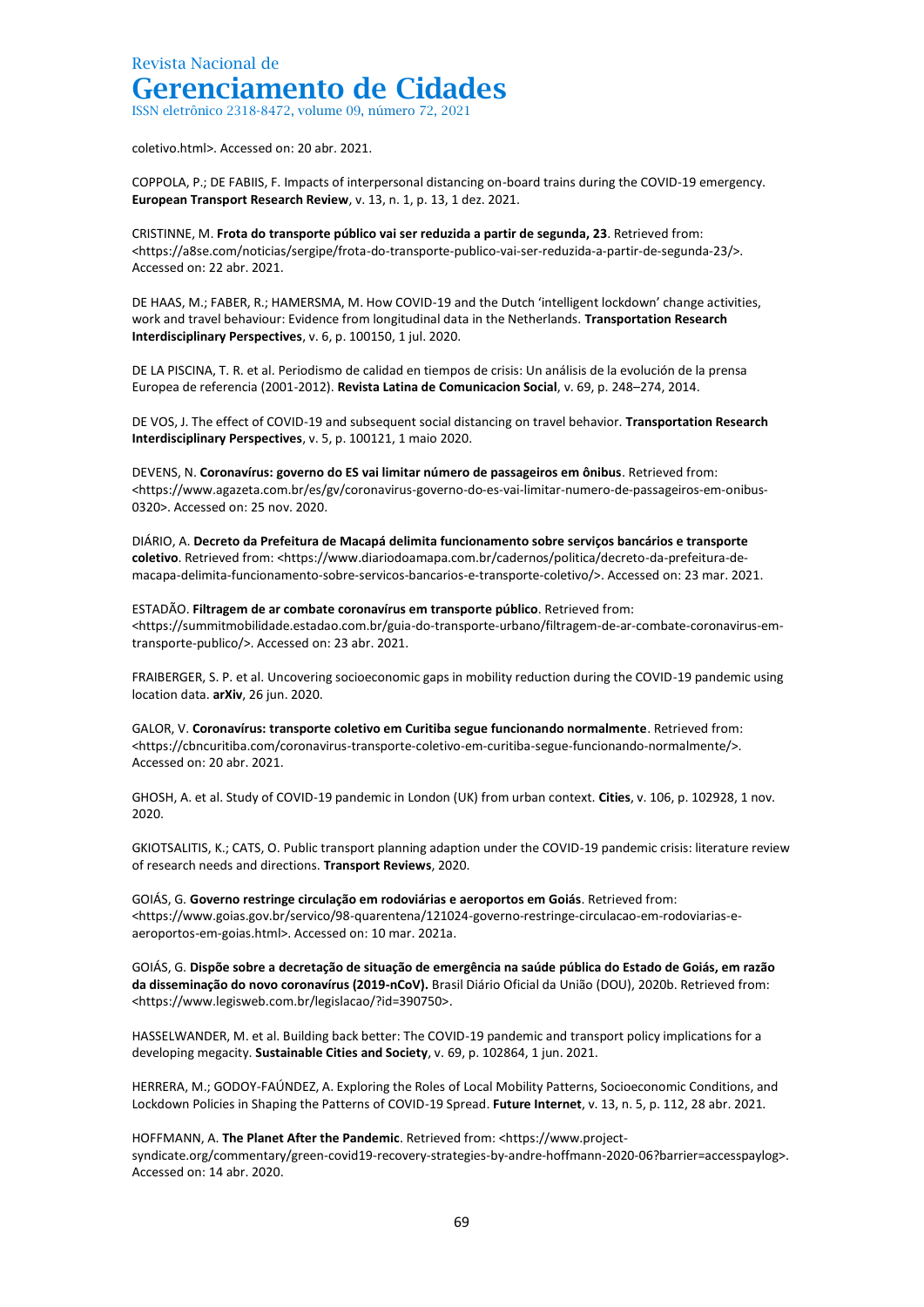ISSN eletrônico 2318-8472, volume 09, número 72, 2021

HÖRCHER, D.; SINGH, R.; GRAHAM, D. J. Social distancing in public transport: mobilising new technologies for demand management under the Covid-19 crisis. **Transportation**, p. 1–30, 22 abr. 2021.

IPSOS. **Impact of coronavirus to new car purchase in China Research report**. Retrieved from: <https://www.ipsos.com/en/impact-coronavirus-new-car-purchase-china>. Accessed on: 4 abr. 2020.

JOHNS HOPKINS, U. **COVID-19 Dashboard by the Center for Systems Science and Engineering (CSSE) at Johns Hopkins University (JHU)**. Retrieved from: <https://coronavirus.jhu.edu/map.html>. Accessed on: 2 dez. 2020.

KOHLER, S.; LUZ, M. **Terminais do Transcol recebem reforço das medidas de higiene na prevenção do Covid-19**. Retrieved from: <https://www.es.gov.br/Noticia/terminais-do-transcol-recebem-reforco-das-medidas-de-higienena-prevencao-do-covid-19>. Accessed on: 10 abr. 2020.

LAZARI, J. **Desglobalização: o mundo pós-coronavírus?** Retrieved from: <https://www.sunoresearch.com.br/noticias/desglobalizacao-mundo-pos-coronavirus/>. Accessed on: 18 jun. 2020.

LI, S. et al. The impact of covid-19 epidemic declaration on psychological consequences: A study on active weibo users. **International Journal of Environmental Research and Public Health**, v. 17, n. 6, 2 mar. 2020.

LIMA, C. **GDF implementa medidas de contenção do COVID-19 no transporte público**. Retrieved from: <https://jornaldebrasilia.com.br/brasilia/gdf-implementa-medidas-de-contencao-do-covid-19-no-transportepublico/>. Accessed on: 15 jan. 2021.

MARQUES, J. **Novo decreto com regras sobre lockdown no Maranhão entra em vigor a partir de terça-feira (05)**. Retrieved from: <https://diariodotransporte.com.br/2020/05/04/novo-decreto-com-regras-sobre-lockdown-nomaranhao-entra-em-vigor-a-partir-de-terca-feira-05/>. Accessed on: 19 abr. 2021a.

MARQUES, J. **Coronavírus: João Pessoa amplia linhas de ônibus a profissionais de saúde**. Retrieved from: <https://diariodotransporte.com.br/2020/03/23/coronavirus-joao-pessoa-amplia-linhas-de-onibus-a-profissionaisde-saude/>. Accessed on: 19 abr. 2020b.

MARQUES, J. **Ônibus de Belo Horizonte operam com novas regras de prevenção à Covid-19**. Retrieved from: <https://diariodotransporte.com.br/2020/05/26/onibus-de-belo-horizonte-operam-com-novas-regras-deprevencao-a-covid-19/>. Accessed on: 19 abr. 2021c.

MARQUES, J.; MOREIRA, W. **Campo Grande (MS) suspende transporte coletivo aos sábados e domingos**. Retrieved from: <https://diariodotransporte.com.br/2020/07/16/campo-grande-ms-suspende-transporte-coletivo-aossabados-e-domingos/#:~:text=A Prefeitura de Campo Grande,passageiros nos fins de semana>. Accessed on: 9 dez. 2020.

MARSON, F. A. L. COVID-19 – 6 million cases worldwide and an overview of the diagnosis in Brazil: a tragedy to be announced. **Diagnostic Microbiology and Infectious Disease**, v. 98, n. 2, p. 115113, 1 out. 2020.

MCCALL, B. COVID-19 and artificial intelligence: protecting health-care workers and curbing the spread. **The Lancet Digital Health**, v. 2, n. 4, p. e166–e167, 1 abr. 2020.

MEDICINE, J. H. U. &. **COVID-19 Dashboard by the Center for Systems Science and Engineering (CSSE) at Johns Hopkins University**. Retrieved from: <https://coronavirus.jhu.edu/map.html>. Accessed on: 7 maio. 2020.

MENDONÇA, P. **Transportes públicos intermunicipais estão suspensos até sete de abril**. Retrieved from: <http://www.agenciaalagoas.al.gov.br/noticia/item/32699-transportes-publicos-intermunicipais-estao-suspensosate-sete-de-abril>. Accessed on: 23 abr. 2021.

MESGARPOUR, M. et al. Prediction of the spread of Corona-virus carrying droplets in a bus - A computational based artificial intelligence approach. **Journal of Hazardous Materials**, v. 413, p. 125358, 5 jul. 2021.

METROFOR. **Linhas de Metrô e VLTs seguem suspensas**. Retrieved from:

<https://www.metrofor.ce.gov.br/2020/05/21/linhas-de-metro-e-vlts-seguem-suspensas/>. Accessed on: 3 nov. 2020a.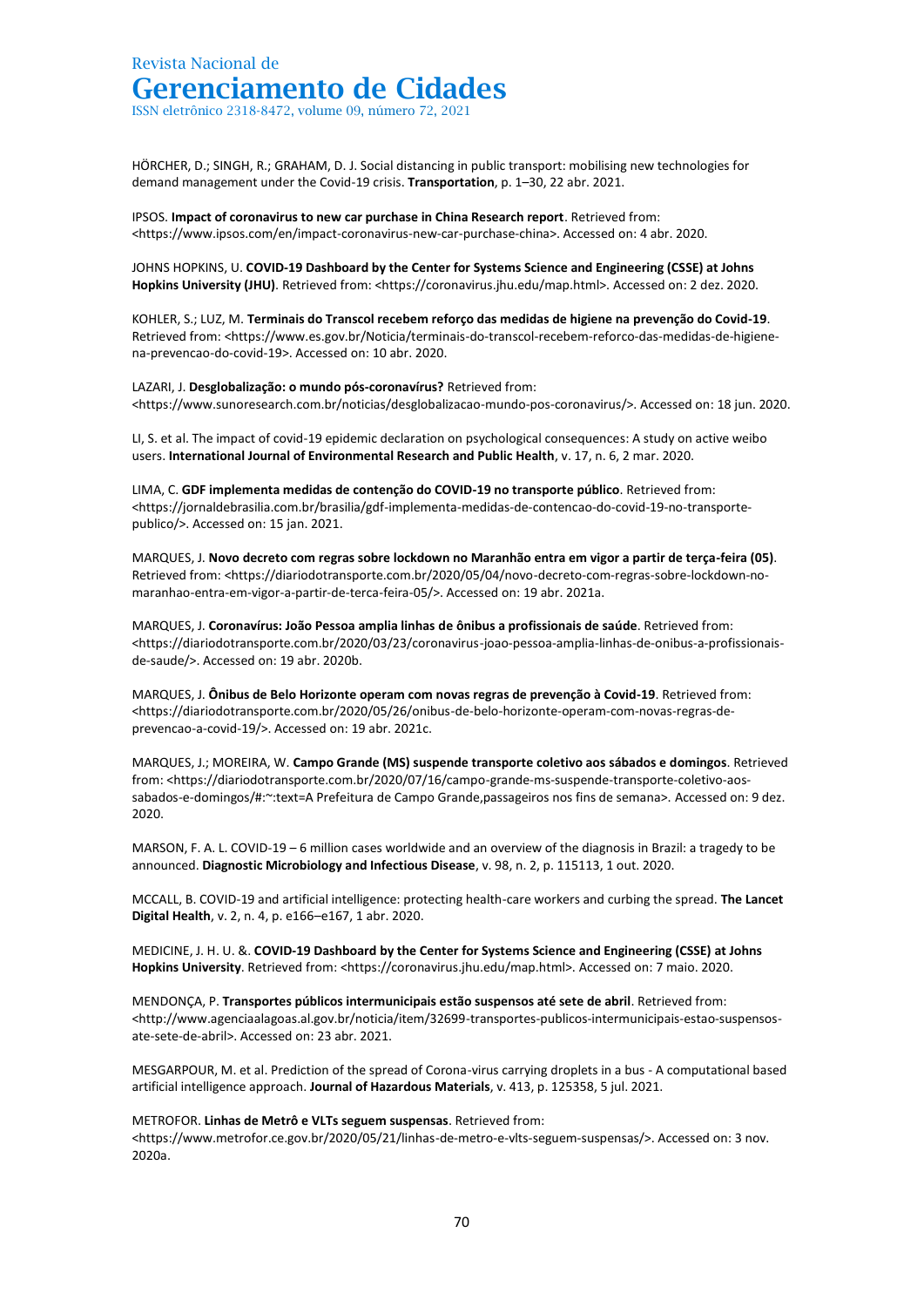ISSN eletrônico 2318-8472, volume 09, número 72, 2021

METROFOR. **Veja nossas principais ações para promover a segurança sanitária das viagens**. Retrieved from: <https://www.metrofor.ce.gov.br/2020/06/01/veja-nossas-principais-acoes-para-promover-a-seguranca-sanitariadas-viagens/>. Accessed on: 11 abr. 2021b.

METROFOR. **Regras Sanitárias Obrigatórias para Utilização do Sistema Metroviário do Ceará durante a Pandemia Pela COVID-19**. Retrieved from: <https://www.metrofor.ce.gov.br/projeto/regras-sanitarias/>. Accessed on: 28 mar. 2021c.

MIRANDA, C. **Semob reforça a importância do uso da máscara para evitar a disseminação do novo Coronavírus em Cuiabá**. Retrieved from: <https://amtu.com.br/semob-reforca-a-importancia-do-uso-da-mascara-para-evitar-adisseminacao-do-novo-coronavirus-em-cuiaba/>. Accessed on: 19 apr. 2021.

MOBILIDADE, S. **O que se tem feito para conter o coronavírus em ônibus e metrôs?** Retrieved from: <https://summitmobilidade.estadao.com.br/guia-do-transporte-urbano/o-que-se-tem-feito-para-conter-ocoronavirus-em-onibus-e-metros/>. Accessed on: 12 nov. 2020.

MORAWSKA, L. et al. **How can airborne transmission of COVID-19 indoors be minimised?Environment International**. Elsevier Ltd, , 1 set. 2020.

MOREIRA, W. **Governo do Amazonas anuncia retomada do transporte fluvial para 16 de julho**. Retrieved from: <https://diariodotransporte.com.br/2020/07/11/governo-do-amazonas-anuncia-retomada-do-transporte-fluvialpara-16-de-julho/>. Accessed on: 10 jan. 2021a.

MOREIRA, W. **Governo anuncia novas regras para o transporte coletivo na Grande Vitória (ES)**. Retrieved from: <https://diariodotransporte.com.br/2020/04/19/governo-anuncia-novas-regras-para-o-transporte-coletivo-nagrande-vitoria-es/>. Accessed on: 23 mar. 2021b.

MOURA, R. **Coronavírus: Brasília se adequa a uma nova rotina**. Retrieved from: <https://www.agenciabrasilia.df.gov.br/2020/03/13/coronavirus-brasilia-se-adequa-a-uma-nova-rotina/>. Accessed on: 8 ago. 2020.

MURILO, S. **Lockdown no Maranhão: como foi o primeiro estado a implementar a medida**. Retrieved from: <https://www.politize.com.br/lockdown-no-maranhao/>. Accessed on: 19 abr. 2021.

NICOTRA, I. et al. **Mobility Impacts of the Second Phase of Covid-19: General Considerations and Regulation from Tuscany (Italy) and Kentucky (USA)**. Lecture Notes in Computer Science (including subseries Lecture Notes in Artificial Intelligence and Lecture Notes in Bioinformatics). **Anais**. Springer Science and Business Media Deutschland GmbH, 1 jul. 2020.

ÔNIBUS, R. DO. **DF: Usuários do transporte podem avaliar as medidas de prevenção à Covid-19**. Retrieved from: <https://revistadoonibus.com/2020/06/02/df-usuarios-do-transporte-podem-avaliar-as-medidas-de-prevencao-acovid-19/>. Accessed on: 10 fev. 2021a.

ÔNIBUS, R. DO. **MPDFT recomenda que ônibus circulem com apenas 50% de sua capacidade**. Retrieved from: <https://revistadoonibus.com/2020/06/24/mpdft-recomenda-que-onibus-circulem-com-apenas-50-de-suacapacidade/>. Accessed on: 15 nov. 2020b.

ONU. **17 objetivos para transformar nosso mundo**. Retrieved from: <https://nacoesunidas.org/pos2015/ods17/>. Accessed on: 17 fev. 2020.

PAPPALARDO, L. et al. A dataset to assess mobility changes in Chile following local quarantines. 24 nov. 2020.

PARANÁ, G. D. E. **Governo amplia restrição à circulação de ônibus interestaduais**. Retrieved from: <http://www.aen.pr.gov.br/modules/noticias/article.php?storyid=106182&tit=Governo-amplia-restricao-acirculacao-de-onibus-interestaduais->. Accessed on: 19 abr. 2021.

PARR, S. et al. Traffic Impacts of the COVID-19 Pandemic: Statewide Analysis of Social Separation and Activity Restriction. **Natural Hazards Review**, v. 21, n. 3, p. 04020025, 8 ago. 2020.

PE, G1. **Coronavírus: fluxo de passageiros cai 45% em terminais de ônibus e mais de 30% no Metrô do Recife**. Retrieved from: <https://g1.globo.com/pe/pernambuco/noticia/2020/03/20/coronavirus-fluxo-de-passageiros-cai-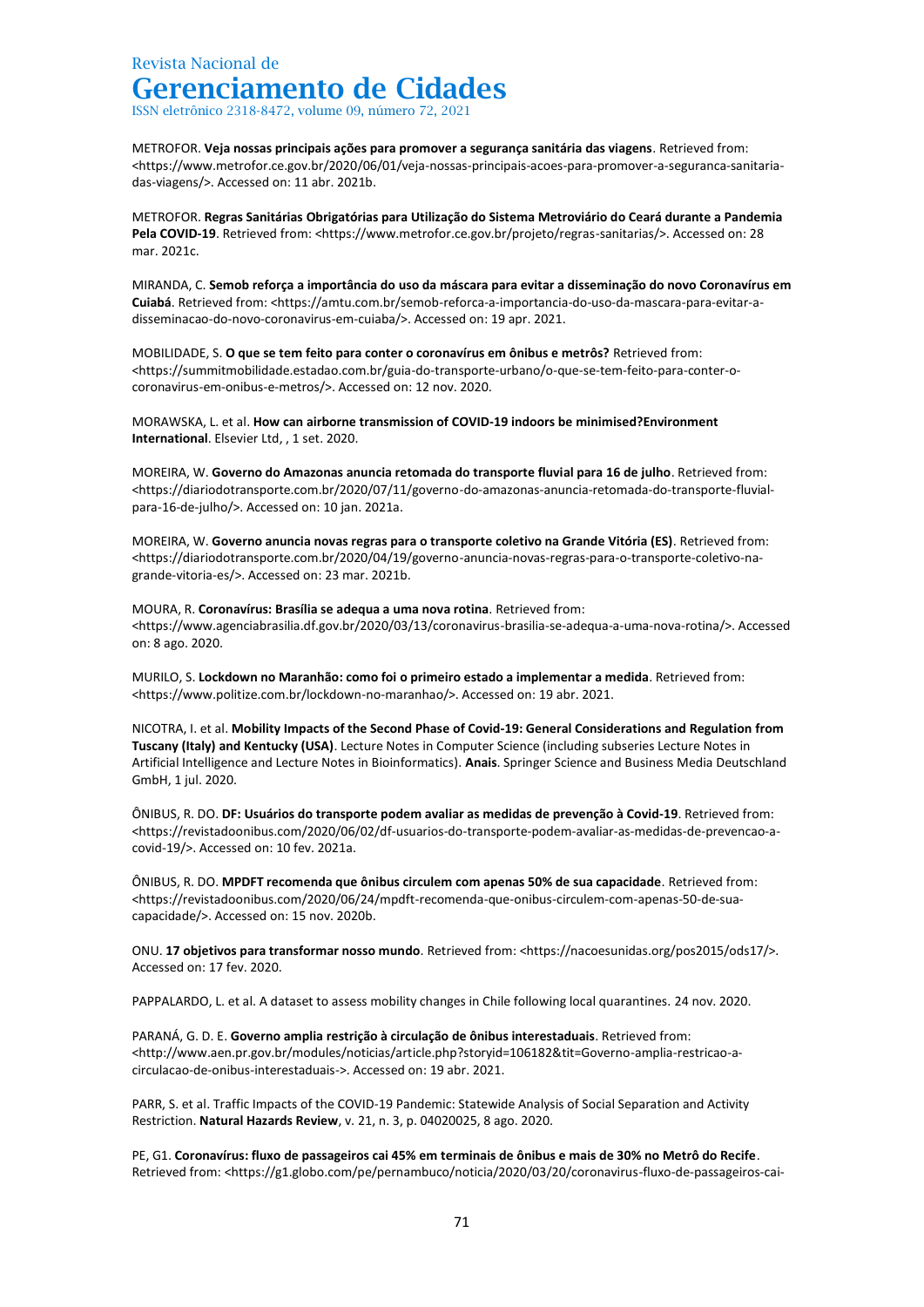ISSN eletrônico 2318-8472, volume 09, número 72, 2021

45percent-em-terminais-de-onibus-e-mais-de-30percent-no-metro-do-recife.ghtml>. Accessed on: 21 abr. 2021.

PELEGI, A. **Maceió prorroga medidas de enfrentamento ao coronavírus e determina novas medidas para o**  transporte público. Retrieved from: <https://diariodotransporte.com.br/2020/06/13/maceio-prorroga-medidas-deenfrentamento-ao-coronavirus-e-determina-novas-medidas-para-o-transporte-publico/>. Accessed on: 23 abr. 2021a.

PELEGI, A. **Coronavírus: Ônibus em Palmas só poderão circular com no máximo metade da capacidade de usuários sentados**. Retrieved from: <https://diariodotransporte.com.br/2020/03/23/coronavirus-onibus-em-palmas-sopoderao-circular-com-no-maximo-metade-da-capacidade-de-usuarios-sentados/>. Accessed on: 22 abr. 2021b.

PELEGI, A. **Governo do Rio mantém suspensão do transporte intermunicipal e interestadual até 05 de junho**. Retrieved from: <https://diariodotransporte.com.br/2020/06/02/governo-do-rio-mantem-suspensao-dotransporte-intermunicipal-e-interestadual-ate-05-de-junho/>. Accessed on: 19 abr. 2021c.

PETRI, M.; PRATELLI, A. **SaveMyBike – A Complete Platform to Promote Sustainable Mobility**. Lecture Notes in Computer Science (including subseries Lecture Notes in Artificial Intelligence and Lecture Notes in Bioinformatics). **Anais**...Springer, 1 jul. 2019Retrieved from: <https://doi.org/10.1007/978-3-030-24296-1\_16>. Accessed on: 30 mar. 2021.

PHELAN, A. L.; KATZ, R.; GOSTIN, L. O. **The Novel Coronavirus Originating in Wuhan, China: Challenges for Global Health Governance JAMA - Journal of the American Medical Association**American Medical Association, , 25 fev. 2020. Retrieved from: <https://www.cdc.gov/coronavirus/2019-ncov/>. Accessed on: 6 abr. 2021.

PINHEIRO, S. T.; FARIAS, J. A. O planejamento estratégico garante a sustentabilidade ambiental urbana? Considerações sobre o Plano Fortaleza 2040. **Revista Nacional de Gerenciamento de Cidades**, v. 6, n. 40, 12 ago. 2018.

POLITIS, I. et al. COVID-19 lockdown measures and travel behavior: The case of thessaloniki, greece. **Transportation Research Interdisciplinary Perspectives**, v. 10, p. 100345, 1 jun. 2021.

PRATELLI, A. et al. Improving Sustainable Mobility through Modal Rewarding: The GOOD\_GO Smart Platform. **Wseas Transactions on Environment and Development**, v. Volume 16, n. : April 24, 2020., p. 204–218, 2020.

PÚBLICO, T. **Coronavírus: Pernambuco proíbe aglomeração em ônibus e terminais da RMR**. Retrieved from: <https://radiojornal.ne10.uol.com.br/noticia/2020/03/24/coronavirus-pernambuco-proibe-aglomeracao-emonibus-e-terminais-da-rmr-185854>. Accessed on: 21 abr. 2021.

RATCLIFFE, R. **Hong Kong cuts China transport links as coronavirus toll mounts**. Retrieved from: <https://www.theguardian.com/science/2020/jan/28/wuhan-evacuation-us-and-japan-to-fly-out-citizens-ascoronavirus-deaths-rise>. Accessed on: 12 abr. 2020.

RECIFE, CÂMARA M. DO. **Comissão de Acompanhamento ao Coronavírus discute medidas para o transporte público**. Retrieved from: <http://www.recife.pe.leg.br/comunicacao/noticias/2020/06/comissao-deacompanhamento-ao-coronavirus-discute-medidas-para-o-transporte-publico>. Accessed on: 22 abr. 2021.

RIOS, S. **Transporte Público - Prefeitura reforça limpeza nos ônibus entre as viagens**. Retrieved from: <https://boavista.rr.gov.br/noticias/2020/03/transporte-publico-prefeitura-reforca-limpeza-nos-onibus-entre-asviagens>. Accessed on: 22 abr. 2021a.

RIOS, S. **Covid-19 - Ônibus e lotações são adesivados com informações de prevenção ao coronavírus**. Retrieved from: <https://boavista.rr.gov.br/noticias/2020/05/covid-19-onibus-e-lotacoes-sao-adesivados-com-informacoesde-prevencao-ao-coronavirus>. Accessed on: 22 abr. 2020b.

RO, G1. **Decreto suspende cartão de transporte a idosos e estudantes em Porto Velho**. Retrieved from: <https://g1.globo.com/ro/rondonia/noticia/2020/07/03/decreto-suspende-cartao-de-transporte-a-idosos-eestudantes-em-porto-velho.ghtml>. Accessed on: 22 abr. 2021.

RODRIGUES, C. **Decreto proíbe acesso à orla de Maceió e prorroga suspensão de aulas presenciais até 31 de maio**. Retrieved from: <https://g1.globo.com/al/alagoas/noticia/2020/05/05/decreto-proibe-permanencia-na-orla-demaceio-e-prorroga-suspensao-de-aulas-presenciais-ate-31-de-maio.ghtml>. Accessed on: 23 abr. 2021.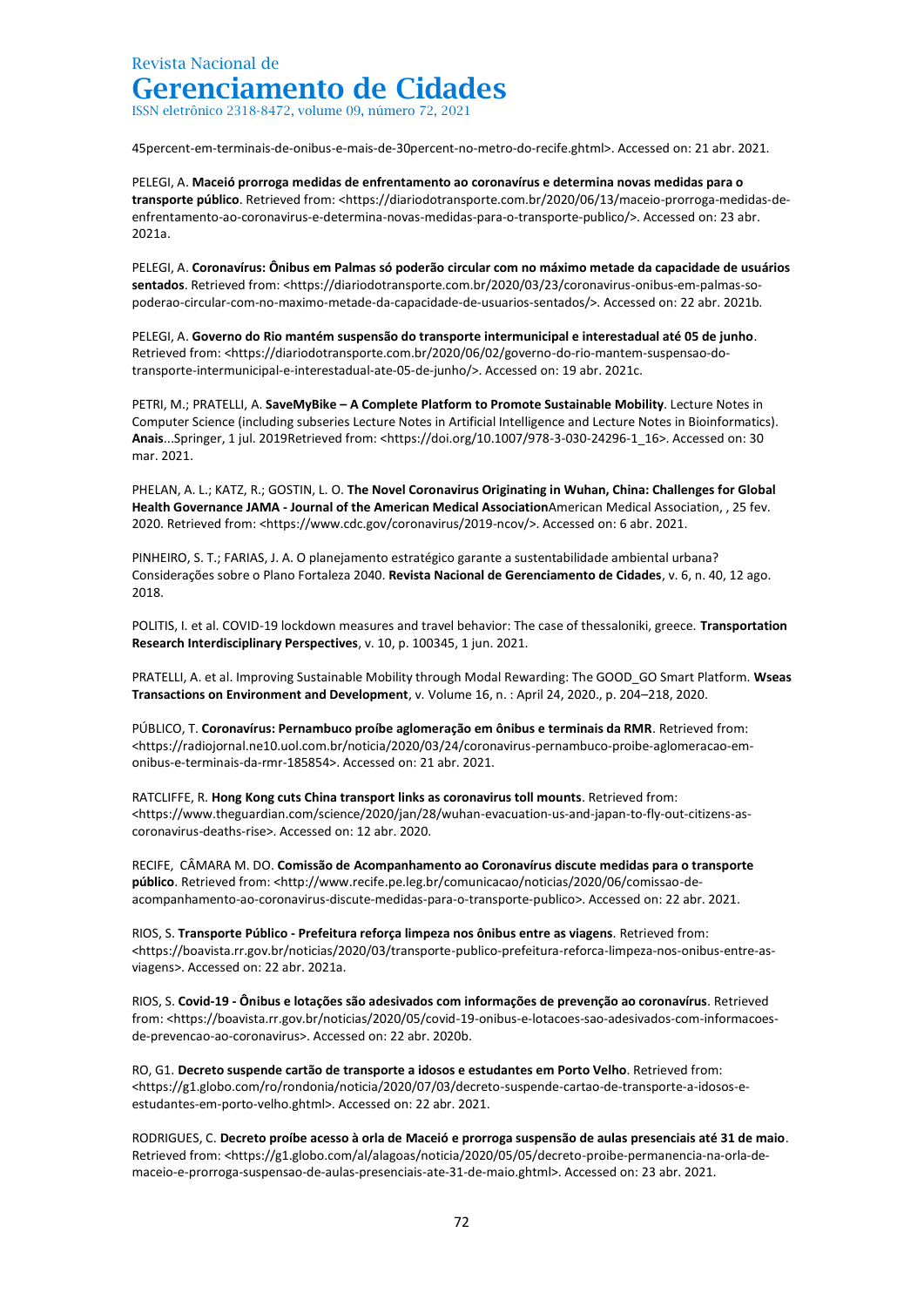ISSN eletrônico 2318-8472, volume 09, número 72, 2021

RR, G1. **Prefeitura reduz em 50% a frota de ônibus em Boa Vista em prevenção ao novo coronavírus**. Retrieved from: <https://g1.globo.com/rr/roraima/noticia/2020/03/20/prefeitura-reduz-em-50percent-a-frota-de-onibus-emboa-vista-em-prevencao-ao-novo-coronavirus.ghtml>. Accessed on: 22 abr. 2021.

SAHRAEI, M. A.; KUŞKAPAN, E.; ÇODUR, M. Y. Public transit usage and air quality index during the COVID-19 lockdown. **Journal of Environmental Management**, v. 286, p. 112166, 15 maio 2021.

SANTOS, A. **Evite aglomerações: novas medidas alteram rotina do comércio no Amapá**. Retrieved from: <https://www.portal.ap.gov.br/noticia/2303/evite-aglomeracoes-novas-medidas-alteram-rotina-do-comercio-noamapa>. Accessed on: 23 abr. 2021.

SHAKIBAEI, S. et al. Impact of the COVID-19 pandemic on travel behavior in Istanbul: A panel data analysis. **Sustainable Cities and Society**, v. 65, p. 102619, 1 fev. 2021.

SHEN, J. et al. **Prevention and control of COVID-19 in public transportation: Experience from ChinaEnvironmental Pollution**. Elsevier Ltd, , 1 nov. 2020.

SILVA, A. S.; TAROUCO, F. F.; EDELWEISS, R. K. Cidades resilientes, sociedades regenerativas. **Revista Nacional de Gerenciamento de Cidades**, v. 6, n. 39, 18 jun. 2018.

SOHRABI, C. et al. World Health Organization declares global emergency: A review of the 2019 novel coronavirus (COVID-19). **International Journal of Surgery**, v. 76, p. 71–76, 1 abr. 2020.

SOUCHE-LE CORVEC, S.; ZHAO, J. Transport and emotion: How neurosciences could open a new research field. **Travel Behaviour and Society**, v. 20, p. 12–21, 1 jul. 2020.

SOUZA, J. DOS R. DE; SOARES, B. R. Índice para cidades saudáveis como suporte as políticas públicas: análise de indicadores de Desenvolvimento Social e sua aplicação em Uberlândia, Minas Gerais. **Revista Nacional de Gerenciamento de Cidades**, v. 5, n. 36, 10 dez. 2017.

SQUAIELLA, R. B. F.; RIGHI, R.; MARCHELLI, M. V. A Evolução Tecnológica e o Desenvolvimento das Cidades: O Potencial das Tecnologias Digitais no Gerenciamento das Cidades Contemporâneas. **Revista Nacional de Gerenciamento de Cidades**, v. 6, n. 44, 18 dez. 2018.

STRANS. **Prefeitura intensifica medidas de segurança e higiene no transporte público**. Retrieved from: <https://pmt.pi.gov.br/tag/transporte-publico/page/2/>. Accessed on: 22 abr. 2021a.

STRANS. **PMT baixa novo decreto sobre uso de transporte público para forçar isolamento**. Retrieved from: <https://pmt.pi.gov.br/tag/transporte-publico/page/2/>. Accessed on: 22 abr. 2021b.

STRANS. **Transporte público de Teresina volta a funcionar na terça com frota reduzida**. Retrieved from: <https://pmt.pi.gov.br/tag/transporte-publico/page/2/>. Accessed on: 22 abr. 2021c.

SZYMAŃSKA, E.; PANFILUK, E.; KIRYLUK, H. Innovative solutions for the development of sustainable transport and improvement of the tourist accessibility of peripheral areas: The case of the białowieża forest region. **Sustainability (Switzerland)**, v. 13, n. 4, p. 1–23, 2 fev. 2021.

TIRACHINI, A.; CATS, O. COVID-19 and Public Transportation: Current Assessment, Prospects, and Research Needs. **Journal of Public Transportation**, v. 22, n. 1, p. 1–34, 1 jan. 2020.

TORRISI, V.; INTURRI, G.; IGNACCOLO, M. **Introducing a mobility on demand system beyond COVID-19: Evidences from users' perspective**. AIP Conference Proceedings. **Anais**. American Institute of Physics Inc., 30 mar. 2021.

UN. Why The SDGs matter. Retrieved from: <https://www.un.org/sustainabledevelopment/why-the-sdgs-matter/>. Accessed on: 23 mar. 2020.

VAN WEE, B.; ETTEMA, D. Travel behaviour and health: A conceptual model and research agenda. **Journal of Transport and Health**, v. 3, n. 3, p. 240–248, 1 set. 2016.

WANG, Y. et al. Migration patterns in China extracted from mobile positioning data. **Habitat International**, v. 86, p.